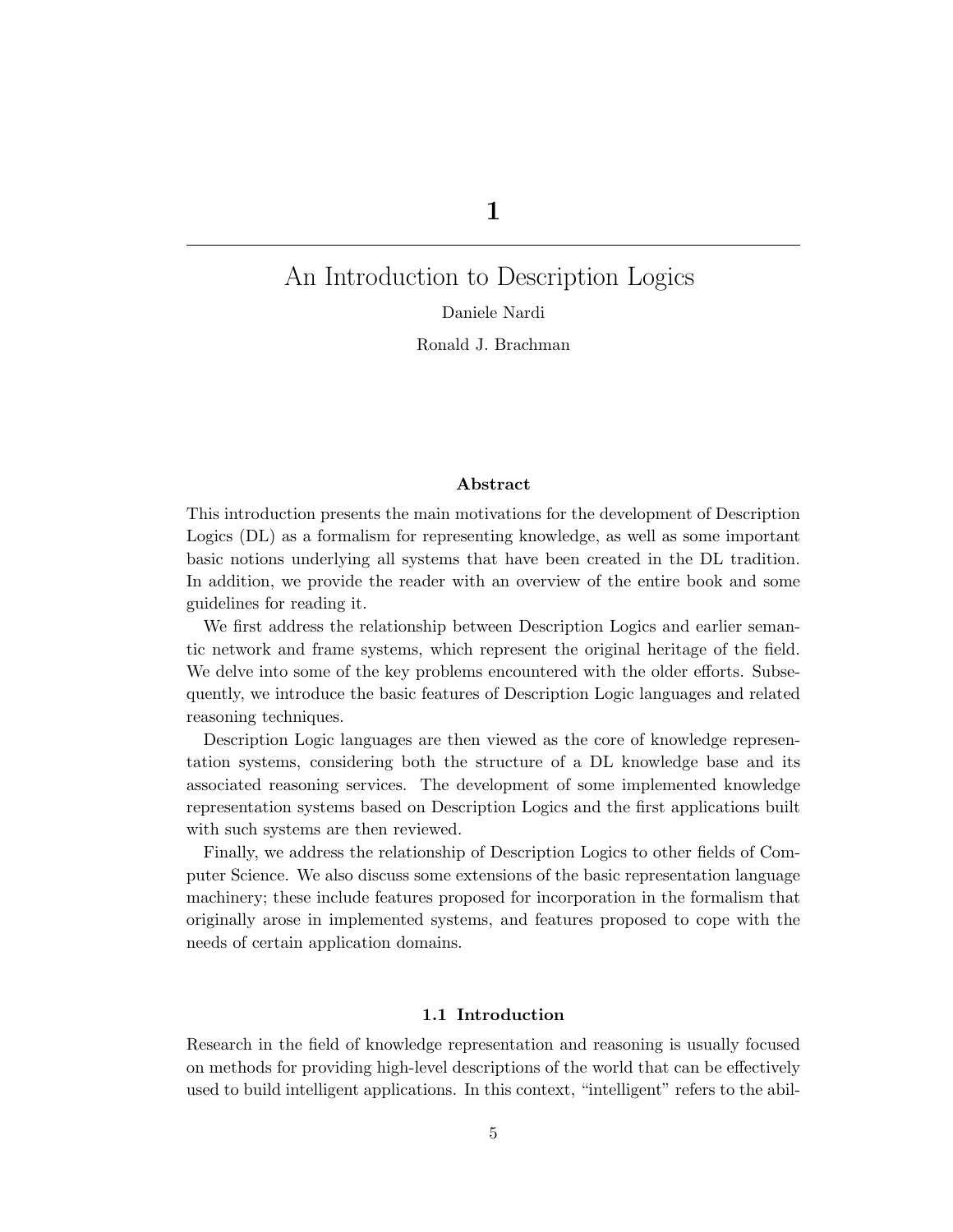ity of a system to find implicit consequences of its explicitly represented knowledge. Such systems are therefore characterized as knowledge-based systems.

Approaches to knowledge representation developed in the 1970's—when the field enjoyed great popularity—are sometimes divided roughly into two categories: logicbased formalisms, which evolved out of the intuition that predicate calculus could be used unambiguously to capture facts about the world; and other, non-logic-based representations. The latter were often developed by building on more cognitive notions—for example, network structures and rule-based representations derived from experiments on recall from human memory and human execution of tasks like mathematical puzzle solving. Even though such approaches were often developed for specific representational chores, the resulting formalisms were usually expected to serve in general use. In other words, the non-logical systems created from very specific lines of thinking (e.g., early Production Systems) evolved to be treated as general purpose tools, expected to be applicable in different domains and on different types of problems.

On the other hand, since first-order logic provides very powerful and general machinery, logic-based approaches were more general-purpose from the very start. In a logic-based approach, the representation language is usually a variant of first-order predicate calculus, and reasoning amounts to verifying logical consequence. In the non-logical approaches, often based on the use of graphical interfaces, knowledge is represented by means of some ad hoc data structures, and reasoning is accomplished by similarly ad hoc procedures that manipulate the structures. Among these specialized representations we find semantic networks and frames. Semantic Networks were developed after the work of Quillian [1967], with the goal of characterizing by means of network-shaped cognitive structures the knowledge and the reasoning of the system. Similar goals were shared by later frame systems [Minsky, 1981], which rely upon the notion of a "frame" as a prototype and on the capability of expressing relationships between frames. Although there are significant differences between semantic networks and frames, both in their motivating cognitive intuitions and in their features, they have a strong common basis. In fact, they can both be regarded as network structures, where the structure of the network aims at representing sets of individuals and their relationships. Consequently, we use the term network-based structures to refer to the representation networks underlying semantic networks and frames (see [Lehmann, 1992] for a collection of papers concerning various families of network-based structures).

Owing to their more human-centered origins, the network-based systems were often considered more appealing and more effective from a practical viewpoint than the logical systems. Unfortunately they were not fully satisfactory because of their usual lack of precise semantic characterization. The end result of this was that every system behaved differently from the others, in many cases despite virtually identical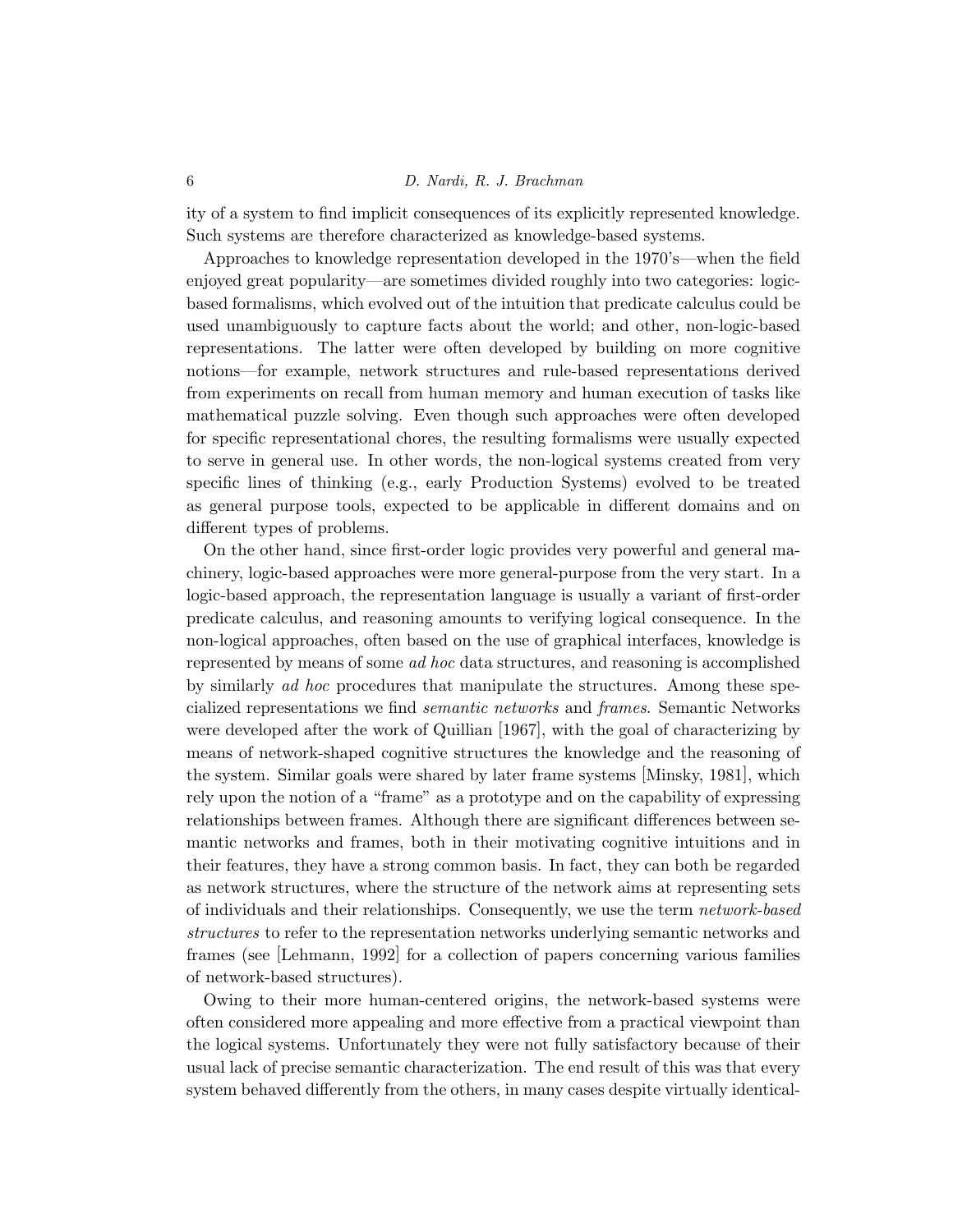looking components and even identical relationship names. The question then arose as to how to provide semantics to representation structures, in particular to semantic networks and frames, which carried the intuition that, by exploiting the notion of hierarchical structure, one could gain both in terms of ease of representation and in terms of the efficiency of reasoning.

One important step in this direction was the recognition that frames (at least their core features) could be given a semantics by relying on first-order logic [Hayes, 1979]. The basic elements of the representation are characterized as unary predicates, denoting sets of individuals, and binary predicates, denoting relationships between individuals. However, such a characterization does not capture the constraints of semantic networks and frames with respect to logic. Indeed, although logic is the natural basis for specifying a meaning for these structures, it turns out that frames and semantic networks (for the most part) did not require all the machinery of first-order logic, but could be regarded as fragments of it [Brachman and Levesque, 1985]. In addition, different features of the representation language would lead to different fragments of first-order logic. The most important consequence of this fact is the recognition that the typical forms of reasoning used in structurebased representations could be accomplished by specialized reasoning techniques, without necessarily requiring first-order logic theorem provers. Moreover, reasoning in different fragments of first-order logic leads to computational problems of differing complexity.

Subsequent to this realization, research in the area of Description Logics began under the label *terminological systems*, to emphasize that the representation language was used to establish the basic terminology adopted in the modeled domain. Later, the emphasis was on the set of concept-forming constructs admitted in the language, giving rise to the name *concept languages*. In more recent years, after attention was further moved towards the properties of the underlying logical systems, the term *Description Logics* became popular.

In this book we mainly use the term "Description Logics" (DL) for the representation systems, but often use the word "concept" to refer to the expressions of a DL language, denoting sets of individuals; and the word "terminology" to denote a (hierarchical) structure built to provide an intensional representation of the domain of interest.

Research on Description Logics has covered theoretical underpinnings as well as implementation of knowledge representation systems and the development of applications in several areas. This kind of development has been quite successful. The key element has been the methodology of research, based on a very close interaction between theory and practice. On the one hand, there are various implemented systems based on Description Logics, which offer a palette of description formalisms with differing expressive power, and which are employed in various application do-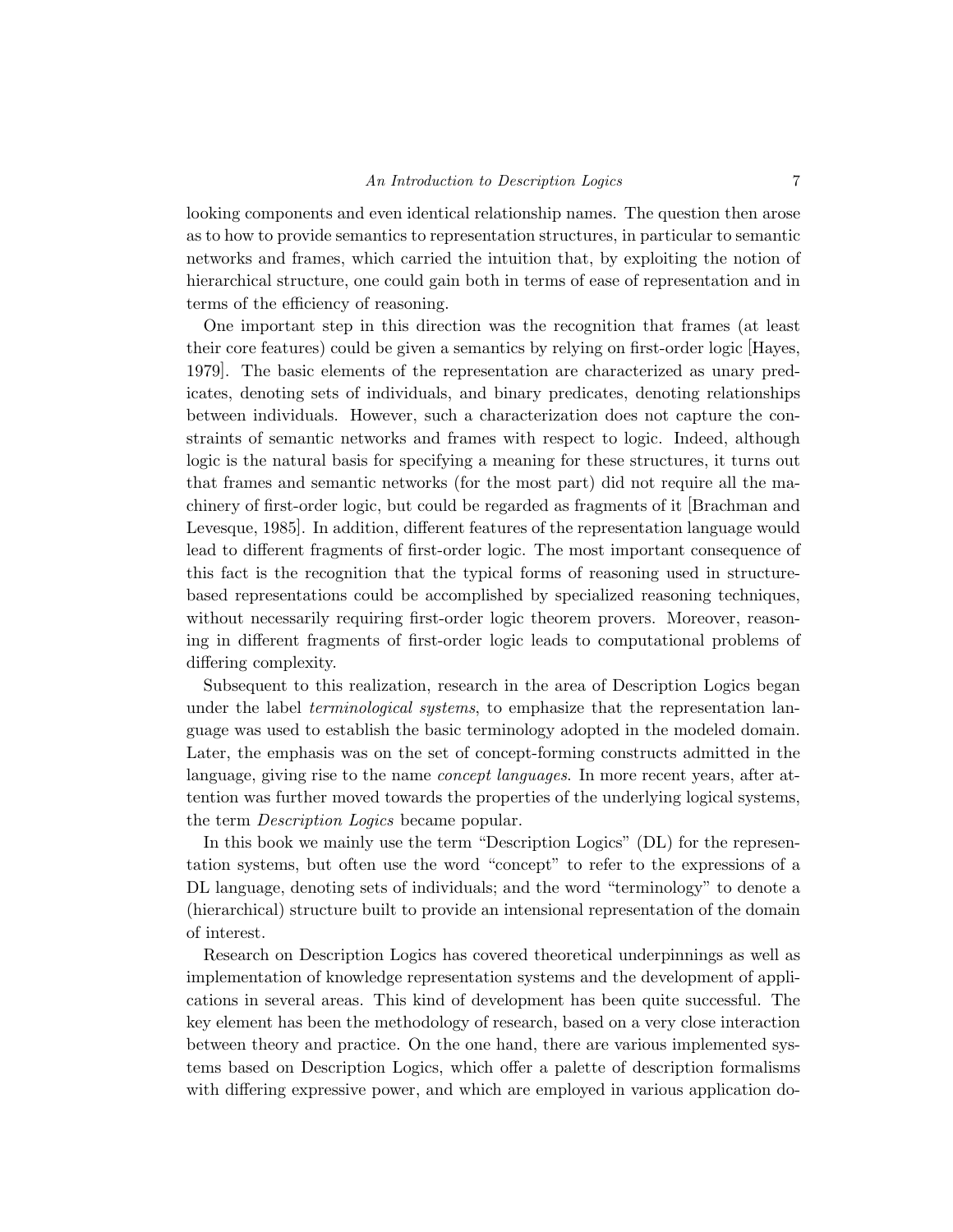mains (such as natural language processing, configuration of technical products, or databases). On the other hand, the formal and computational properties of reasoning (like decidability and complexity) of various description formalisms have been investigated in detail. The investigations are usually motivated by the use of certain constructors in implemented systems or by the need for these constructors in specific applications—and the results have influenced the design of new systems.

This book is meant to provide a thorough introduction to Description Logics, covering all the above-mentioned aspects of DL research—namely theory, implementation, and applications. Consequently, the book is divided into three parts:

- Part I introduces the theoretical foundations of Description Logics, addressing some of the most recent developments in theoretical research in the area;
- Part II focuses on the implementation of knowledge representation systems based on Description Logics, describing the basic functionality of a DL system, surveying the most influential knowledge representation systems based on Description Logics, and addressing specialized implementation techniques;
- Part III addresses the use of Description Logics and of DL-based systems in the design of several applications of practical interest.

In the remainder of this introductory chapter, we review the main steps in the development of Description Logics, and introduce the main issues that are dealt with later in the book, providing pointers for its reading. In particular, in the next section we address the origins of Description Logics and then we review knowledge representation systems based on Description Logics, the main applications developed with Description Logics, the main extensions to the basic DL framework and relationships with other fields of Computer Science.

#### 1.2 From networks to Description Logics

In this section we begin by recalling approaches to representing knowledge that were developed before research on Description Logics began (i.e., semantic networks and frames). We then provide a very brief introduction to the basic elements of these approaches, based on Tarski-style semantics. Finally, we discuss the importance of computational analyses of the reasoning methods developed for Description Logics, a major ingredient of research in this field.

#### 1.2.1 Network-based representation structures

In order to provide some intuition about the ideas behind representations of knowledge in network form, we here speak in terms of a generic network, avoiding references to any particular system. The elements of a network are nodes and links.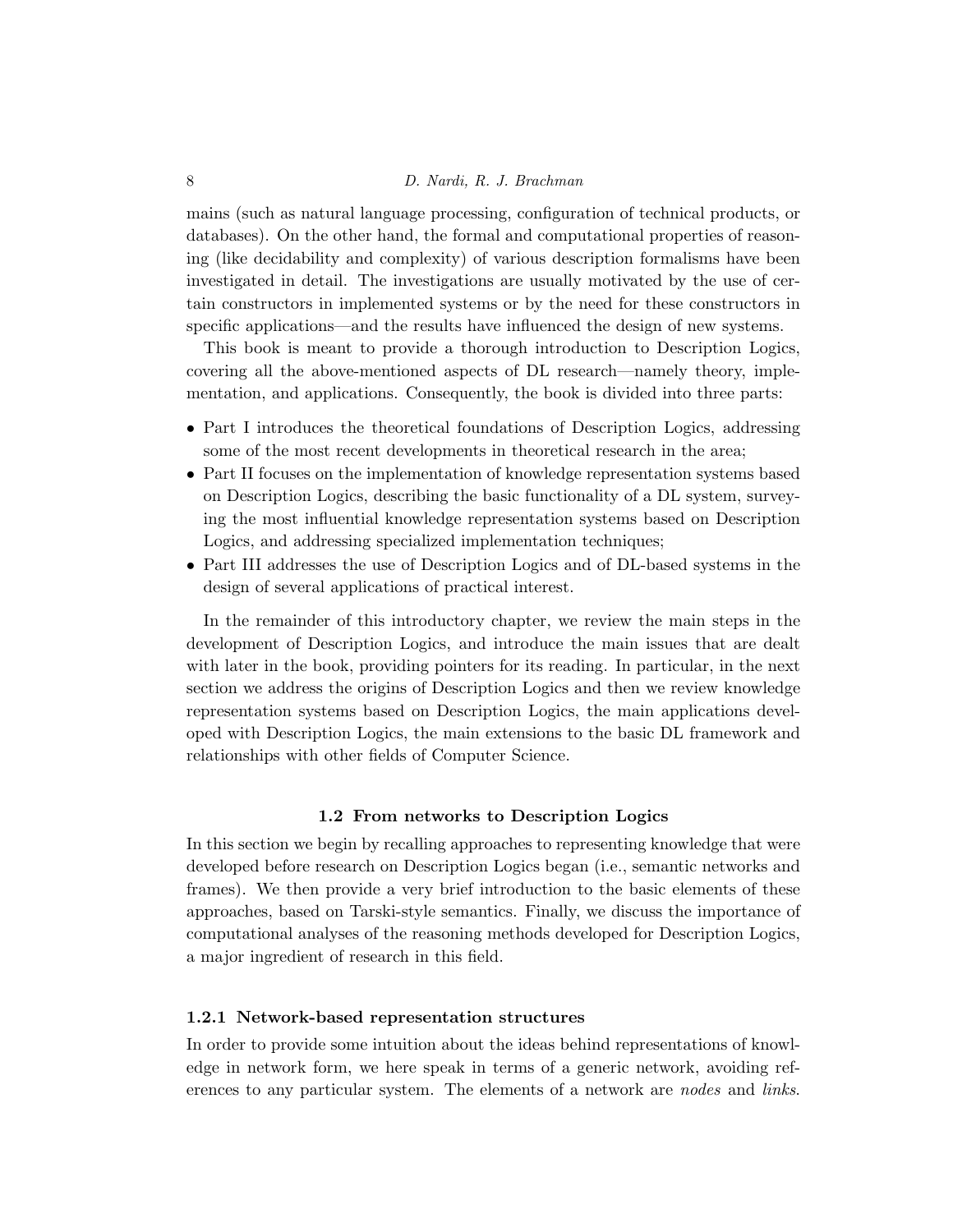An Introduction to Description Logics 9



Fig. 1.1. An example network.

Typically, nodes are used to characterize concepts, i.e., sets or classes of individual objects, and links are used to characterize relationships among them. In some cases, more complex relationships are themselves represented as nodes; these are carefully distinguished from nodes representing concepts. In addition, concepts can have simple properties, often called attributes, which are typically attached to the corresponding nodes. Finally, in many of the early networks both individual objects and concepts were represented by nodes. Here, however, we restrict our attention to knowledge about concepts and their relationships, deferring for now treatment of knowledge about specific individuals.

Let us consider a simple example, whose pictorial representation is given in Figure 1.1, which represents knowledge concerning persons, parents, children, etc. The structure in the figure is also referred to as a *terminology*, and it is indeed meant to represent the generality/specificity of the concepts involved. For example the link between Mother and Parent says that "mothers are parents"; this is sometimes called an "IS-A" relationship.

The IS-A relationship defines a hierarchy over the concepts and provides the basis for the "inheritance of properties": when a concept is more specific than some other concept, it inherits the properties of the more general one. For example, if a person has an age, then a mother has an age, too. This is the typical setting of the so-called (monotonic) inheritance networks (see [Brachman, 1979]).

A characteristic feature of Description Logics is their ability to represent other kinds of relationships that can hold between concepts, beyond IS-A relationships. For example, in Figure 1.1, which follows the notation of [Brachman and Schmolze, 1985], the concept of Parent has a property that is usually called a "role," expressed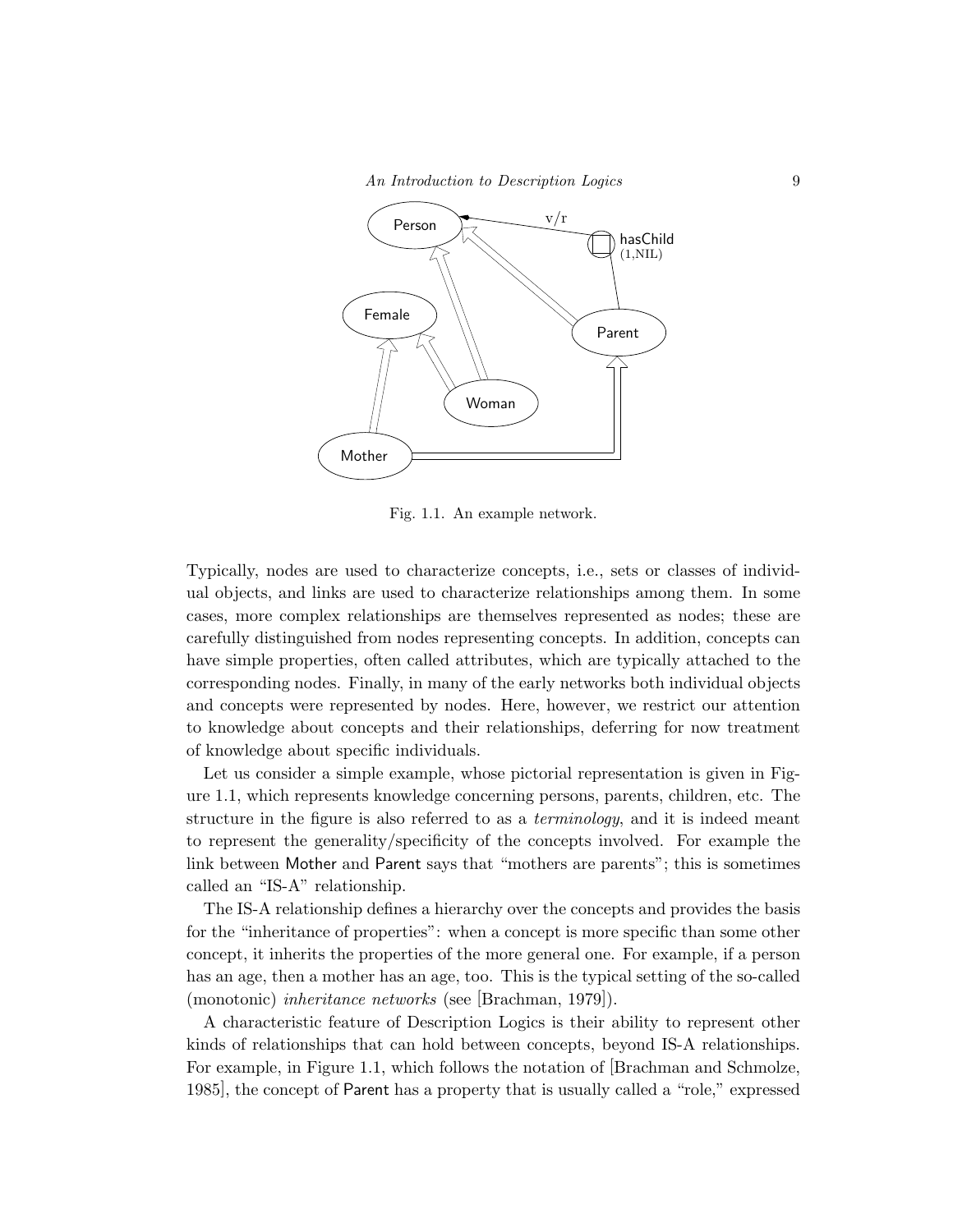by a link from the concept to a node for the role labeled hasChild. The role has what is called a "value restriction," denoted by the label  $v/r$ , which expresses a limitation on the range of types of objects that can fill that role. In addition, the node has a number restriction expressed as (1,NIL), where the first number is a lower bound on the number of children and the second element is the upper bound, and NIL denotes infinity. Overall, the representation of the concept of Parent here can be read as "A parent is a person having at least one child, and all of his/her children are persons."

Relationships of this kind are inherited from concepts to their subconcepts. For example, the concept Mother, i.e., a female parent, is a more specific descendant of both the concepts Female and Parent, and as a result inherits from Parent the link to Person through the role hasChild; in other words, Mother inherits the restriction on its hasChild role from Parent.

Observe that there may be implicit relationships between concepts. For example, if we define Woman as the concept of a female person, it is the case that every Mother is a Woman. It is the task of the knowledge representation system to find implicit relationships such as these (many are more complex than this one). Typically, such inferences have been characterized in terms of properties of the network. In this case one might observe that both Mother and Woman are connected to both Female and Person, but the path from Mother to Person includes a node Parent, which is more specific then Person, thus enabling us to conclude that Mother is more specific than Person.

However, the more complex the relationships established among concepts, the more difficult it becomes to give a precise characterization of what kind of relationships can be computed, and how this can be done without failing to recognize some of the relationships or without providing wrong answers.

#### 1.2.2 A logical account of network-based representation structures

Building on the above ideas, a number of systems were implemented and used in many kinds of applications. As a result, the need emerged for a precise characterization of the meaning of the structures used in the representations and of the set of inferences that could be drawn from those structures.

A precise characterization of the meaning of a network can be given by defining a language for the elements of the structure and by providing an interpretation for the strings of that language. While the syntax may have different flavors in different settings, the semantics is typically given as a Tarski-style semantics.

For the syntax we introduce a kind of abstract language, which resembles other logical formalisms. The basic step of the construction is provided by two disjoint alphabets of symbols that are used to denote atomic concepts, designated by unary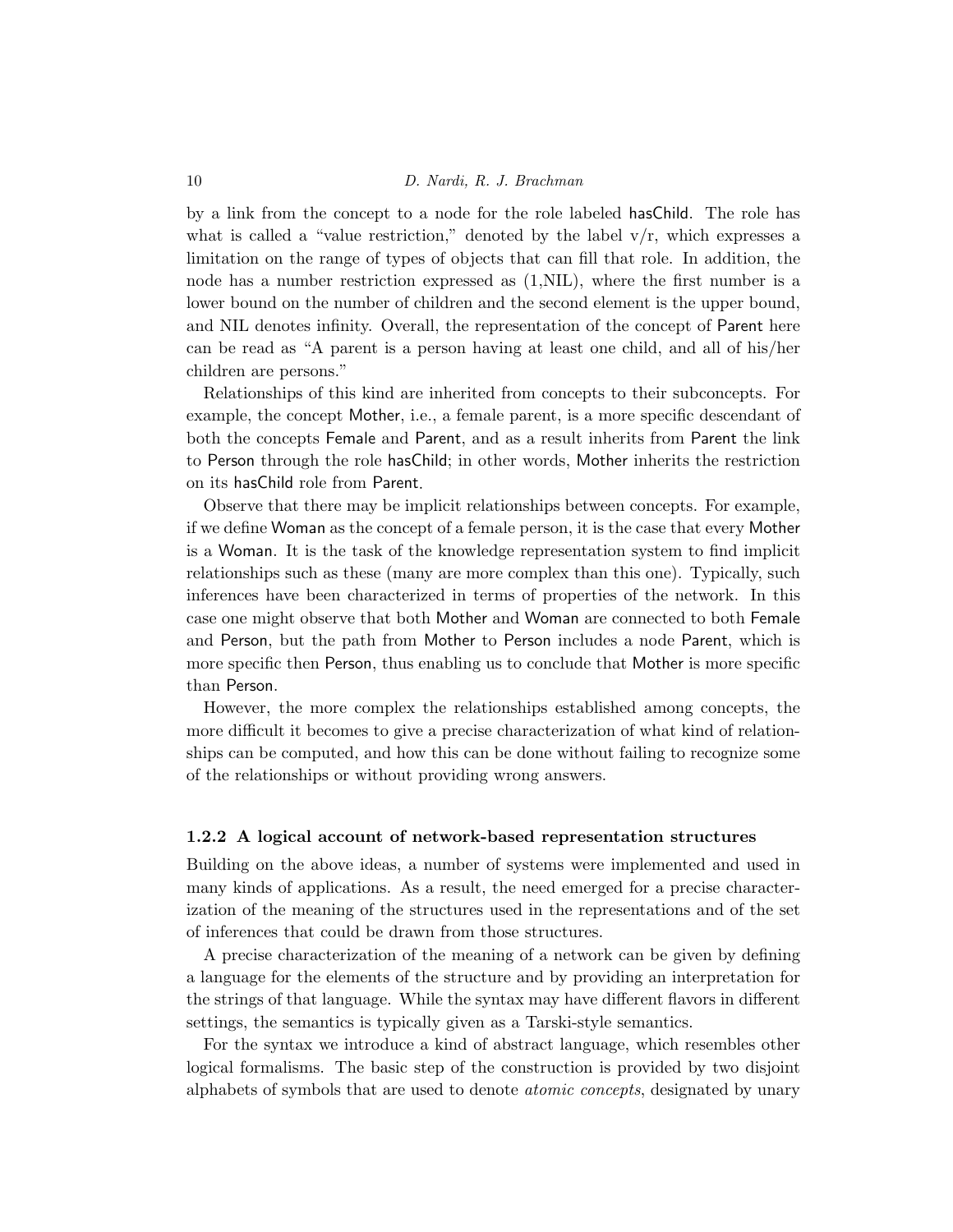predicate symbols, and atomic roles, designated by binary predicate symbols; the latter are used to express relationships between concepts.

Terms are then built from the basic symbols using several kinds of constructors. For example, intersection of concepts, which is denoted  $C \sqcap D$ , is used to restrict the set of individuals under consideration to those that belong to both  $C$  and  $D$ . Notice that, in the syntax of Description Logics, concept expressions are variable-free. In fact, a concept expression denotes the set of all individuals satisfying the properties specified in the expression. Therefore,  $C \sqcap D$  can be regarded as the first-order logic sentence,  $C(x) \wedge D(x)$ , where the variable ranges over all individuals in the interpretation domain and  $C(x)$  is true for those individuals that belong to the concept C.

In this book, we will present other syntactic notations that are more closely related to the concrete syntax adopted by implemented DL systems, and which are more suitable for the development of applications. One example of concrete syntax proposed in [Patel-Schneider and Swartout, 1993] is based on a Lisp-like notation, where the concept of female persons, for example, is denoted by (and Person Female).

The key characteristic features of Description Logics reside in the constructs for establishing relationships between concepts. The basic ones are value restrictions. For example, a value restriction, written  $\forall R.C$ , requires that all the individuals that are in the relationship R with the concept being described belong to the concept  $C$ (technically, it is all individuals that are in the relationship  $R$  with an individual described by the concept in question that are themselves describable as C's).

As for the semantics, concepts are given a set-theoretic interpretation: a concept is interpreted as a set of individuals and roles are interpreted as sets of pairs of individuals. The domain of interpretation can be chosen arbitrarily, and it can be infinite. The non-finiteness of the domain and the *open-world assumption* are distinguishing features of Description Logics with respect to the modeling languages developed in the study of databases (see Chapters 4, and 16).

Atomic concepts are thus interpreted as subsets of the intepretation domain, while the semantics of the other constructs is then specified by defining the set of individuals denoted by each construct. For example, the concept  $C \sqcap D$  is the set of individuals obtained by intersecting the sets of individuals denoted by  $C$  and  $D$ , respectively. Similarly, the interpretation of  $\forall R.C$  is the set of individuals that are in the relationship R with individuals belonging to the set denoted by the concept  $C$ .

As an example, let us suppose that Female, Person, and Woman are atomic concepts and that hasChild and hasFemaleRelative are atomic roles. Using the operators intersection, union and complement of concepts, interpreted as set operations, we can describe the concept of "persons that are not female" and the concept of "in-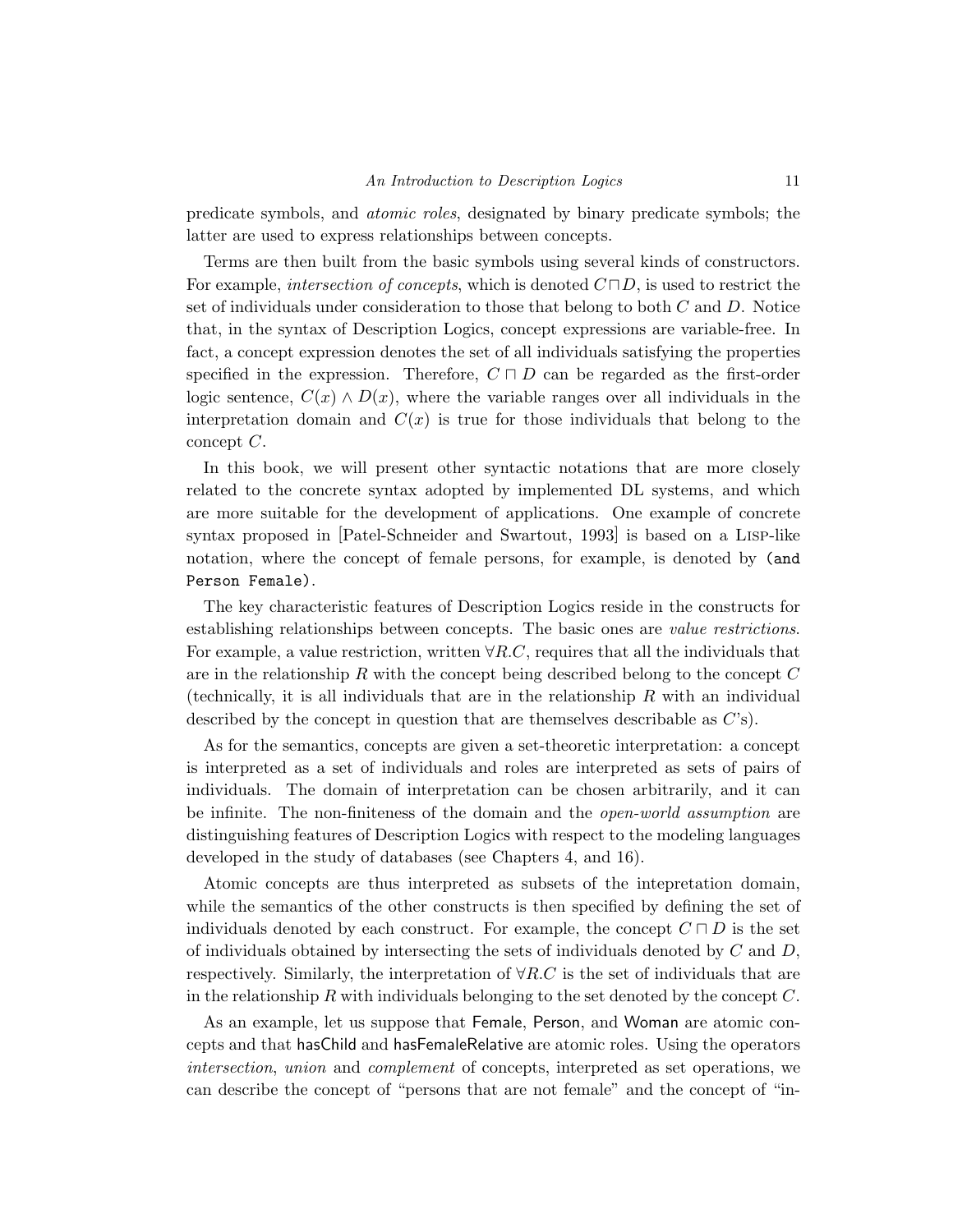dividuals that are female or male" by the expressions

## Person  $\sqcap$   $\neg$  Female and Female  $\sqcup$  Male.

It is worth mentioning that intersection, union, and complement of concepts have been also referred to as concept conjunction, concept disjunction and concept negation, respectively, to emphasize the relationship to logic.

Let us now turn our attention to role restrictions by looking first at quantified role restrictions and, subsequently, at what we call "number restrictions." Most languages provide *(full)* existential quantification and value restriction that allow one to describe, for example, the concept of "individuals having a female child" as ∃hasChild.Female, and to describe the concept of "individuals all of whose children are female" by the concept expression ∀hasChild.Female. In order to distinguish the function of each concept in the relationship, the individual object that corresponds to the second argument of the role viewed as a binary predicate is called a role filler. In the above expressions, which describe the properties of parents having female children, individual objects belonging to the concept Female are the fillers of the role hasChild.

Existential quantification and value restrictions are thus meant to characterize relationships between concepts. In fact, the role link between Parent and Person in Figure 1.1 can be expressed by the concept expression

## ∃hasChild.Person  $\Box$  ∀hasChild.Person.

Such an expression therefore characterizes the concept of Parent as the set of individuals having at least one filler of the role hasChild belonging to the concept Person; moreover, every filler of the role hasChild must be a person.

Finally, notice that in quantified role restrictions the variable being quantified is not explicitly mentioned. The corresponding sentence in first-order logic is  $\forall y. R(x, y) \supset C(y)$ , where x is again a free variable ranging over the interpretation domain.

Another important kind of role restriction is given by number restrictions, which restrict the cardinality of the sets of fillers of roles. For instance, the concept

## $(2)$  hasChild)  $\Box$  ( $\leq$  2 hasFemaleRelative)

represents the concept of "individuals having at least three children and at most two female relatives." Number restrictions are sometimes viewed as a distinguishing feature of Description Logics, although one can find some similar constructs in some database modeling languages (notably Entity-Relationship models).

Beyond the constructs to form concept expressions, Description Logics provide constructs for roles, which can, for example, establish role hierarchies. However,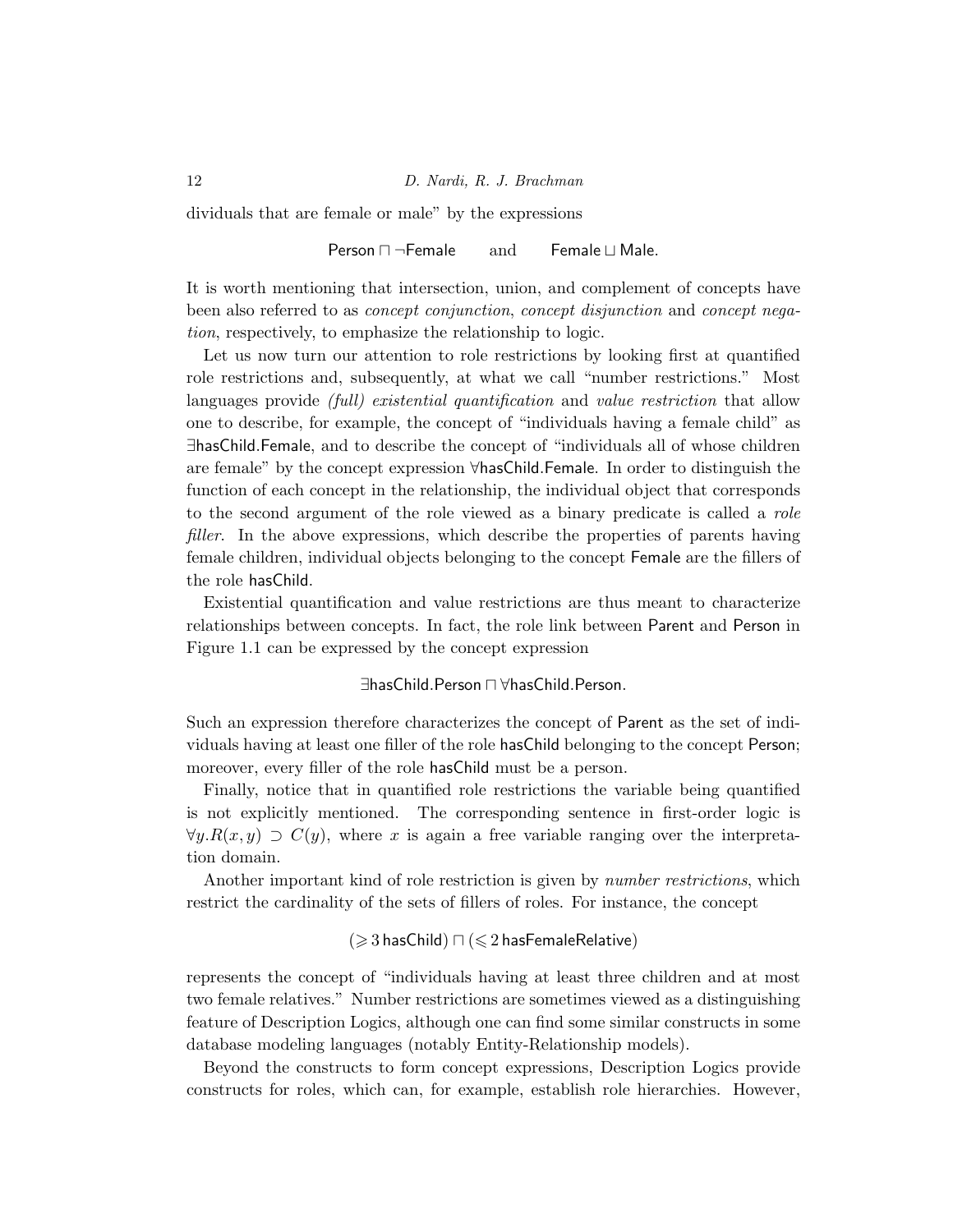the use of role expressions is generally limited to expressing relationships between concepts.

Intersection of roles is an example of a role-forming construct. Intuitively, hasChild  $\Box$  hasFemaleRelative yields the role "has-daughter," so that the concept expression

$$
\textsf{Woman} \sqcap \leqslant 2\,(\textsf{hasChild} \sqcap \textsf{hasFemaleRelative})
$$

denotes the concept of "a woman having at most 2 daughters".

A more comprehensive view of the basic definitions of DL languages will be given in Chapter 2.

## 1.2.3 Reasoning

The basic inference on concept expressions in Description Logics is subsumption, typically written as  $C \subseteq D$ . Determining subsumption is the problem of checking whether the concept denoted by D (the *subsumer*) is considered more general than the one denoted by  $C$  (the *subsumee*). In other words, subsumption checks whether the first concept always denotes a subset of the set denoted by the second one.

For example, one might be interested in knowing whether Woman  $\Box$  Mother. In order to verify this kind of relationship one has in general to take into account the relationships defined in the terminology. As we explain in the next section, under appropriate restrictions, one can embody such knowledge directly in concept expressions, thus making subsumption over concept expressions the basic reasoning task. Another typical inference on concept expressions is concept satisfiability, which is the problem of checking whether a concept expression does not necessarily denote the empty concept. In fact, concept satisfiability is a special case of subsumption, with the subsumer being the empty concept, meaning that a concept is not satisfiable.

Although the meaning of concepts had already been specified with a logical semantics, the design of inference procedures in Description Logics was influenced for a long time by the tradition of semantic networks, where concepts were viewed as nodes and roles as links in a network. Subsumption between concept expressions was recognized as the key inference and the basic idea of the earliest subsumption algorithms was to transform two input concepts into labeled graphs and test whether one could be embedded into the other; the embedded graph would correspond to the more general concept (the subsumer) [Lipkis, 1982]. This method is called structural comparison, and the relation between concepts being computed is called structural subsumption. However, a careful analysis of the algorithms for structural subsumption shows that they are sound, but not always complete in terms of the logical semantics: whenever they return "yes" the answer is correct, but when they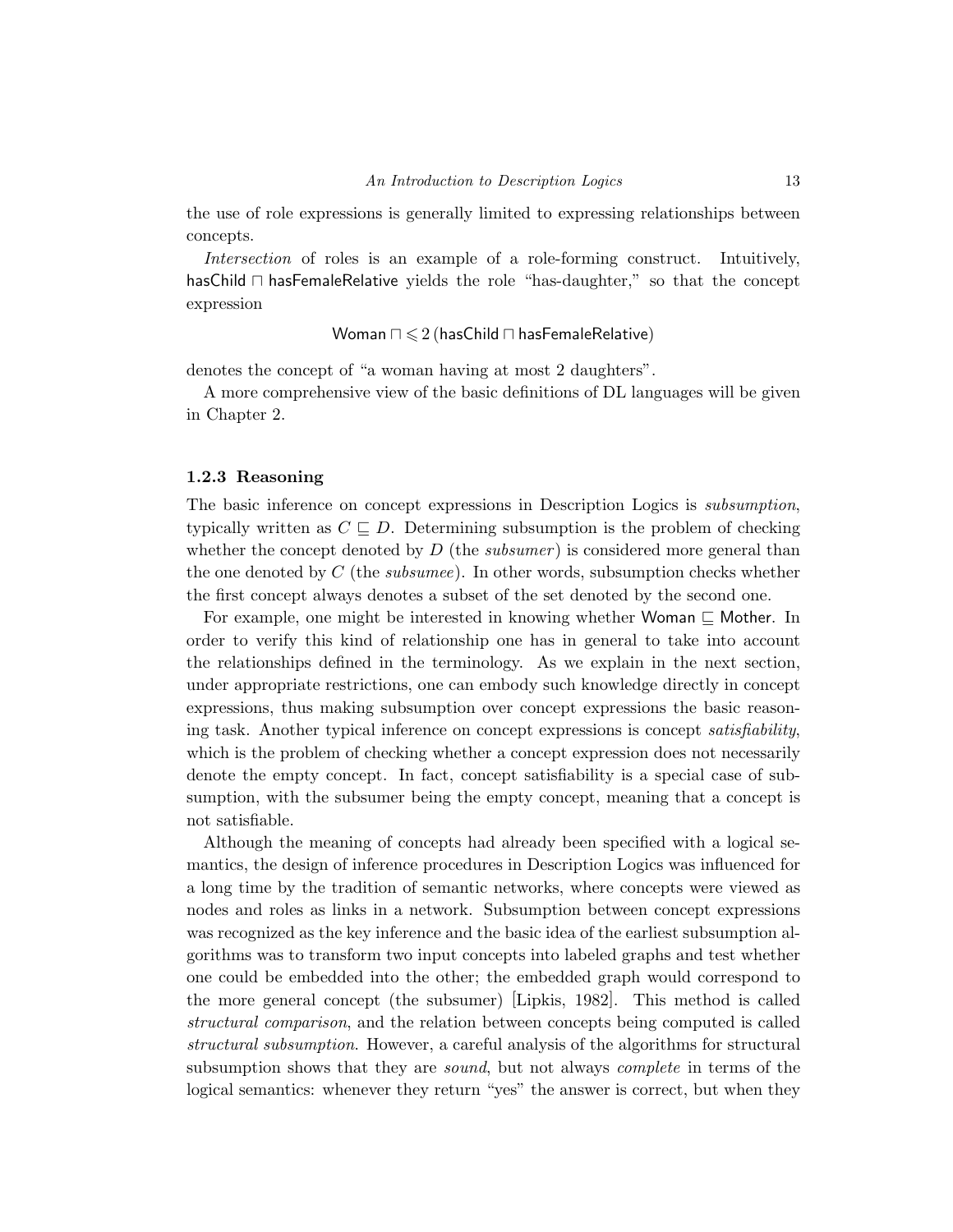report "no" the answer may be incorrect. In other words, structural subsumption is in general weaker than logical subsumption.

The need for complete subsumption algorithms is motivated by the fact that in the usage of knowledge representation systems it is often necessary to have a guarantee that the system has not failed in verifying subsumption. Consequently, new algorithms for computing subsumption have been devised that are no longer based on a network representation, and these can be proven to be complete. Such algorithms have been developed by specializing classical settings for deductive reasoning to the DL subsets of first-order logics, as done for tableau calculi by Schmidt-Schauß and Smolka [1991], and also by more specialized methods.

In the paper "The Tractability of Subsumption in Frame-Based Description Languages," Brachman and Levesque [1984] argued that there is a tradeoff between the expressiveness of a representation language and the difficulty of reasoning over the representations built using that language. In other words, the more expressive the language, the harder the reasoning. They also provided a first example of this tradeoff by analyzing the language  $\mathcal{F}\mathcal{L}^-$  (Frame Language), which included intersection of concepts, value restrictions and a simple form of existential quantification. They showed that for such a language the subsumption problem could be solved in polynomial time, while adding a construct called role restriction to the language makes subsumption a con-hard problem (the extended language was called  $\mathcal{FL}$ ).

The paper by Brachman and Levesque introduced at least two new ideas:

- (i) "efficiency of reasoning" over knowledge structures can be studied using the tools of computational complexity theory;
- (ii) different combinations of constructs can give rise to languages with different computational properties.

An immediate consequence of the above observations is that one can study formally and methodically the tradeoff between the computational complexity of reasoning and the expressiveness of the language, which itself is defined in terms of the constructs that are admitted in the language. After the initial paper, a number of results on this tradeoff for concept languages were obtained (see Chapters 2 and 3), and these results allow us to draw a fairly complete picture of the complexity of reasoning for a wide class of concept languages. Moreover, the problem of finding the optimal tradeoff, namely the most expressive extensions of  $\mathcal{FL}^-$  with respect to a given set of constructs that still keep subsumption polynomial, has been studied extensively Donini *et al.*, 1991b; 1999].

One of the assumptions underlying this line of research is to use worst-case complexity as a measure of the efficiency of reasoning in Description Logics (and more generally in knowledge representation formalisms). Such an assumption has some-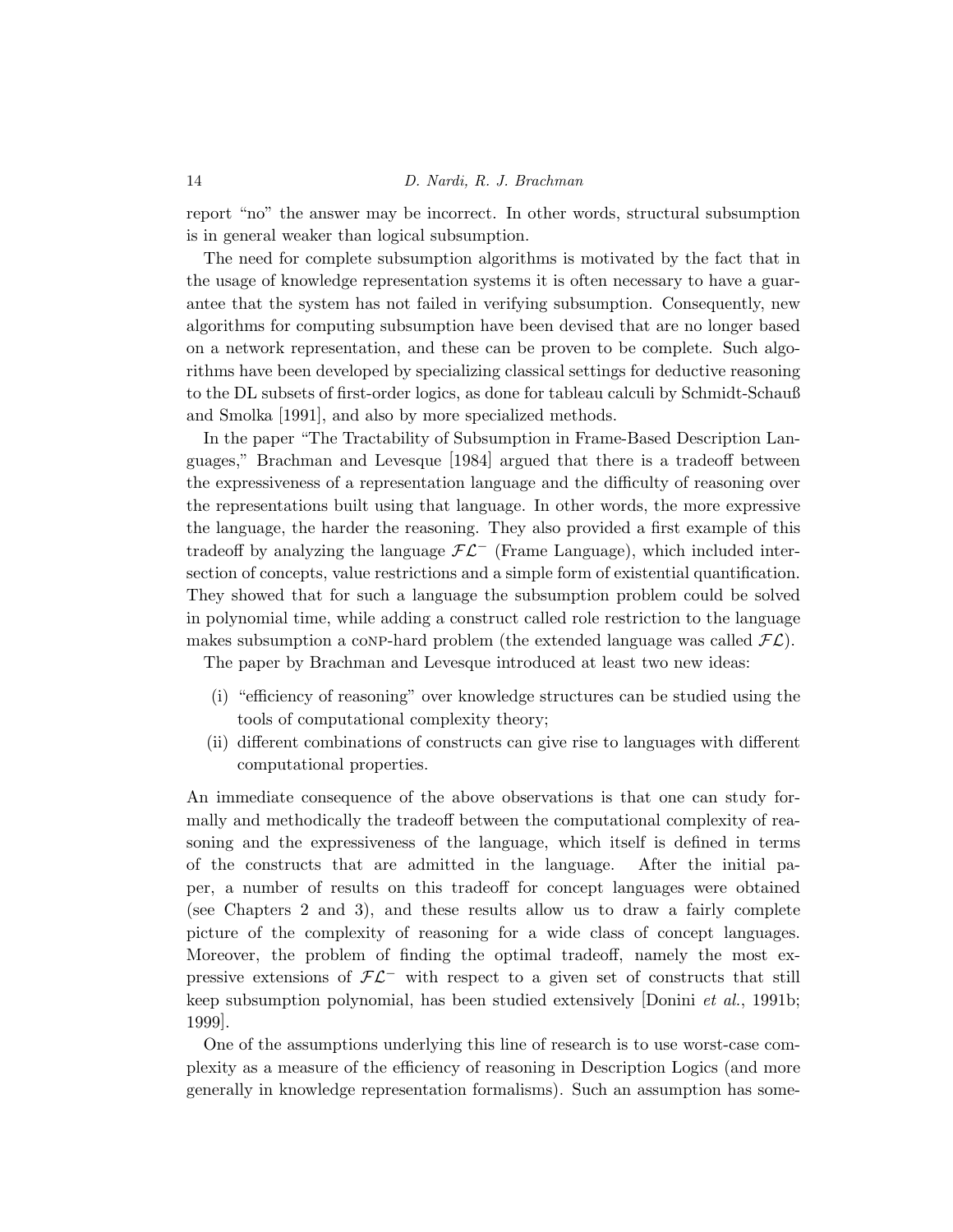times been criticized (see for example [Doyle and Patil, 1991]) as not adequately characterizing system performance or accounting for more average-case behavior. While this observation suggests that computational complexity alone may not be sufficient for addressing performance issues, research on the computational complexity of reasoning in Description Logics has most definitely led to a much deeper understanding of the problems arising in implementing reasoning tools. Let us briefly address some of the contributions of this body of work.

First of all, the study of the computational complexity of reasoning in Description Logics has led to a clear understanding of the properties of the language constructs and their interaction. This is not only valuable from a theoretical viewpoint, but gives insight to the designer of deduction procedures, with clear indications of the language constructs and their combinations that are difficult to deal with, as well as general methods to cope with them.

Secondly, the complexity results have been obtained by exploiting a general technique for satisfiability-checking in concept languages, which relies on a form of tableau calculus [Schmidt-Schauß and Smolka, 1991]. Such a technique has proved extremely useful for studying both the correctness and the complexity of the algorithms. More specifically, it provides an algorithmic framework that is parametric with respect to the language constructs. The algorithms for concept satisfiability and subsumption obtained in this way have also led directly to practical implementations by application of clever control strategies and optimization techniques. The most recent knowledge representation systems based on Description Logics adopt tableau calculi [Horrocks, 1998b].

Thirdly, the analysis of pathological cases in this formal framework has led to the discovery of incompleteness in the algorithms developed for implemented systems. This has also consequently proven useful in the definition of suitable test sets for verifying implementations. For example, the comparison of implemented systems (see for example [Baader et al., 1992b; Heinsohn et al., 1992]) has greatly benefitted from the results of the complexity analysis.

The basic reasoning techniques for Description Logics are presented in Chapter 2, while a detailed analysis of the complexity of reasoning problems in several languages is developed in Chapter 3.

After the tradeoff between expressiveness and tractability of reasoning was thoroughly analyzed and the range of applicability of the corresponding inference techniques had been experimented with, there was a shift of focus in the theoretical research on reasoning in Description Logics. Interest grew in relating Description Logics to the modeling languages used in database management. In addition, the discovery of strict relationships with expressive modal logics stimulated the study of so-called very expressive Description Logics. These languages, besides admitting very general mechanisms for defining concepts (for example cyclic definitions,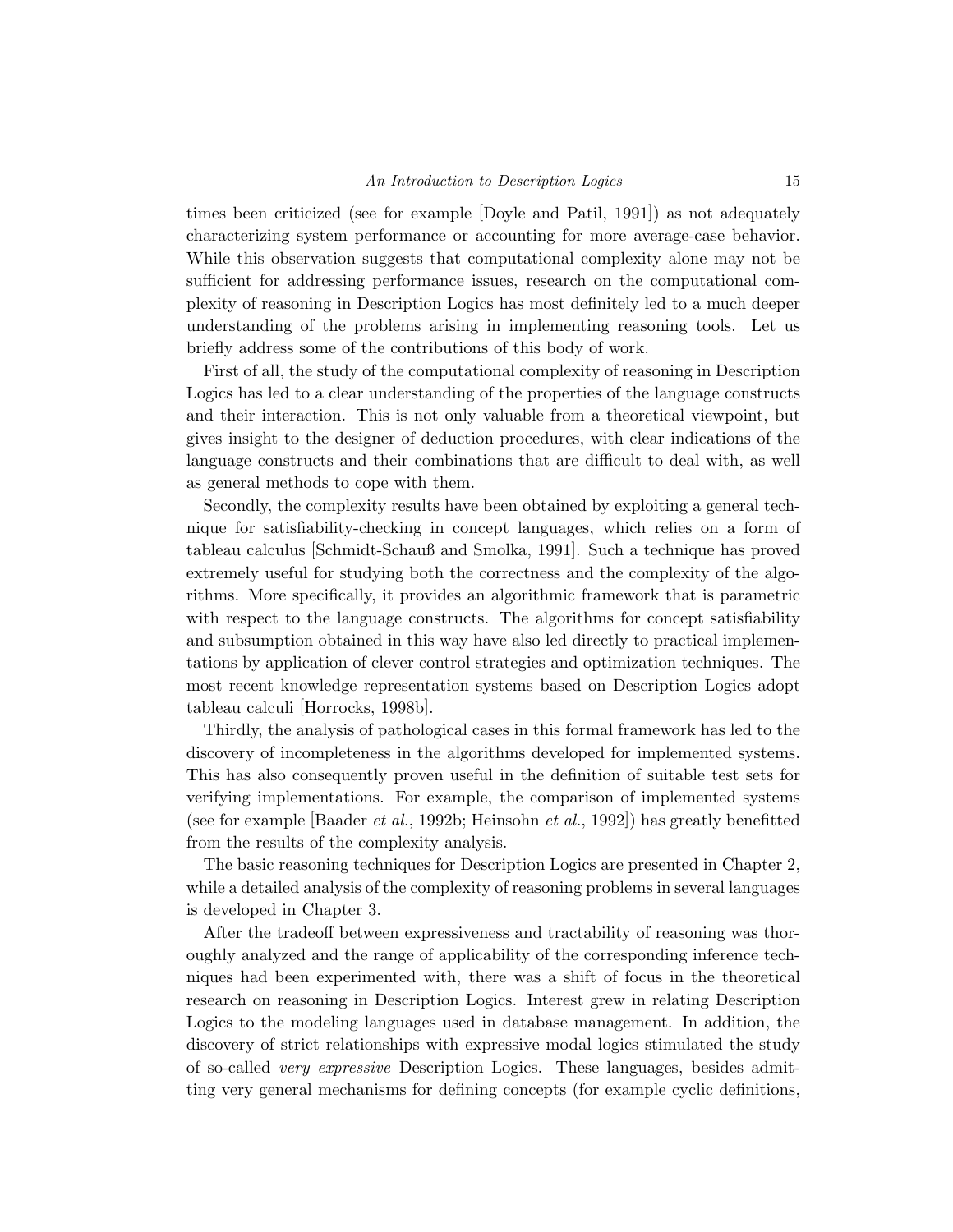addressed in the next section), provide a richer set of concept-forming constructs and constructs for forming complex role expressions. For these languages, the expressiveness is great enough that the new challenge became enriching the language while retaining the decidability of reasoning. It is worth pointing out that this new direction of theoretical research was accompanied by a corresponding shift in the implementation of knowledge representation systems based on very expressive DL languages. The study of reasoning methods for very expressive Description Logics is addressed in Chapter 5.

#### 1.3 Knowledge representation in Description Logics

In the previous section a basic representation language for Description Logics was introduced along with some key associated reasoning techniques. Our goal now is to illustrate how Description Logics can be useful in the design of knowledge-based applications, that is to say, how a DL language is used in a knowledge representation system that provides a language for defining a knowledge base and tools to carry out inferences over it. The realization of knowledge systems involves two primary aspects. The first consists in providing a precise characterization of a knowledge base; this involves precisely characterizing the type of knowledge to be specified to the system as well as clearly defining the reasoning services the system needs to provide—the kind of questions that the system should be able to answer. The second aspect consists in providing a rich development environment where the user can benefit from different services that can make his/her interaction with the system more effective. In this section we address the logical structure of the knowledge base, while the design of systems and tools for the development of applications is addressed in the next section.

One of the products of some important historical efforts to provide precise characterizations of the behavior of semantic networks and frames was a functional approach to knowledge representation [Levesque, 1984]. The idea was to give a precise specification of the functionality to be provided by a knowledge base and, specifically, of the inferences performed by the knowledge base—independent of any implementation. In practice, the functional description of a reasoning system is productively specified through a so-called "Tell&Ask" interface. Such an interface specifies operations that enable knowledge base construction (Tell operations) and operations that allow one to get information out of the knowledge base (Ask operations). In the following we shall adopt this view for characterizing both the definition of a DL knowledge base and the deductive services it provides.

Within a knowledge base one can see a clear distinction between intensional knowledge, or general knowledge about the problem domain, and extensional knowledge, which is specific to a particular problem. A DL knowledge base is analogously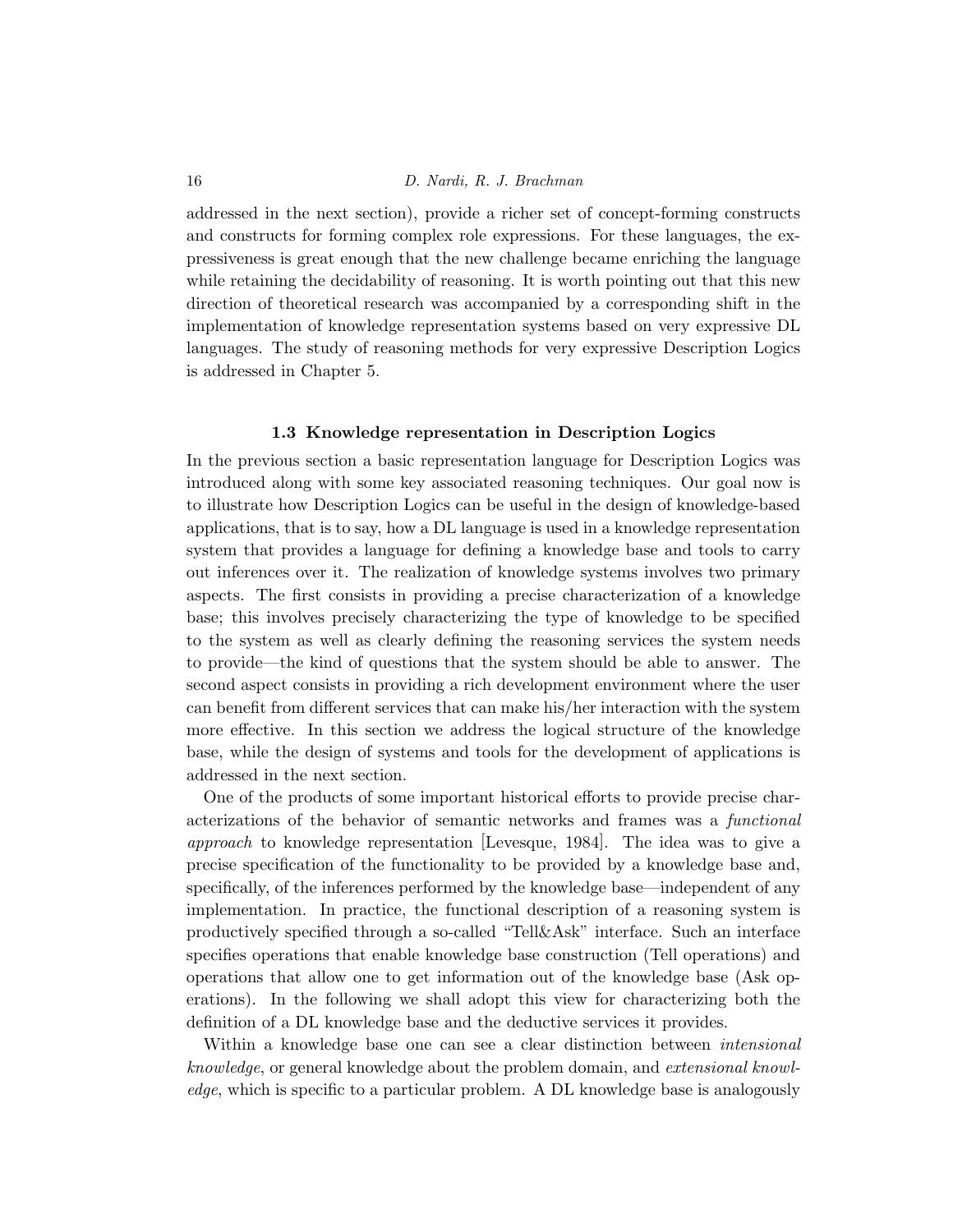typically comprised by two components—a " $TBox$ " and an " $ABox$ ." The TBox contains intensional knowledge in the form of a terminology (hence the term "TBox," but "taxonomy" could be used as well) and is built through declarations that describe general properties of concepts. Because of the nature of the subsumption relationships among the concepts that constitute the terminology, TBoxes are usually thought of as having a lattice-like structure; this mathematical structure is entailed by the subsumption relationship—it has nothing to do with any implementation. The ABox contains extensional knowledge—also called assertional knowledge (hence the term "ABox")—knowledge that is specific to the individuals of the domain of discourse. Intensional knowledge is usually thought not to change—to be "timeless," in a way—and extensional knowledge is usually thought to be contingent, or dependent on a single set of circumstances, and therefore subject to occasional or even constant change.

In the rest of the section we present a basic Tell&Ask interface by analyzing the TBox and the ABox of a DL knowledge base.

## 1.3.1 The TBox

One key element of a DL knowledge base is given by the operations used to build the terminology. Such operations are directly related to the forms and the meaning of the declarations allowed in the TBox.

The basic form of declaration in a TBox is a concept definition, that is, the definition of a new concept in terms of other previously defined concepts. For example, a woman can be defined as a female person by writing this declaration:

#### Woman  $\equiv$  Person  $\sqcap$  Female

Such a declaration is usually interpreted as a logical equivalence, which amounts to providing both sufficient and necessary conditions for classifying an individual as a woman. This form of definition is much stronger than the ones used in other kinds of representations of knowledge, which typically impose only necessary conditions; the strength of this kind of declaration is usually considered a characteristic feature of DL knowledge bases. In DL knowledge bases, therefore, a terminology is constituted by a set of concept definitions of the above form.

However, there are some important common assumptions usually made about DL terminologies:

- only one definition for a concept name is allowed;
- definitions are *acyclic* in the sense that concepts are neither defined in terms of themselves nor in terms of other concepts that indirectly refer to them.

This kind of restriction is common to many DL knowledge bases and implies that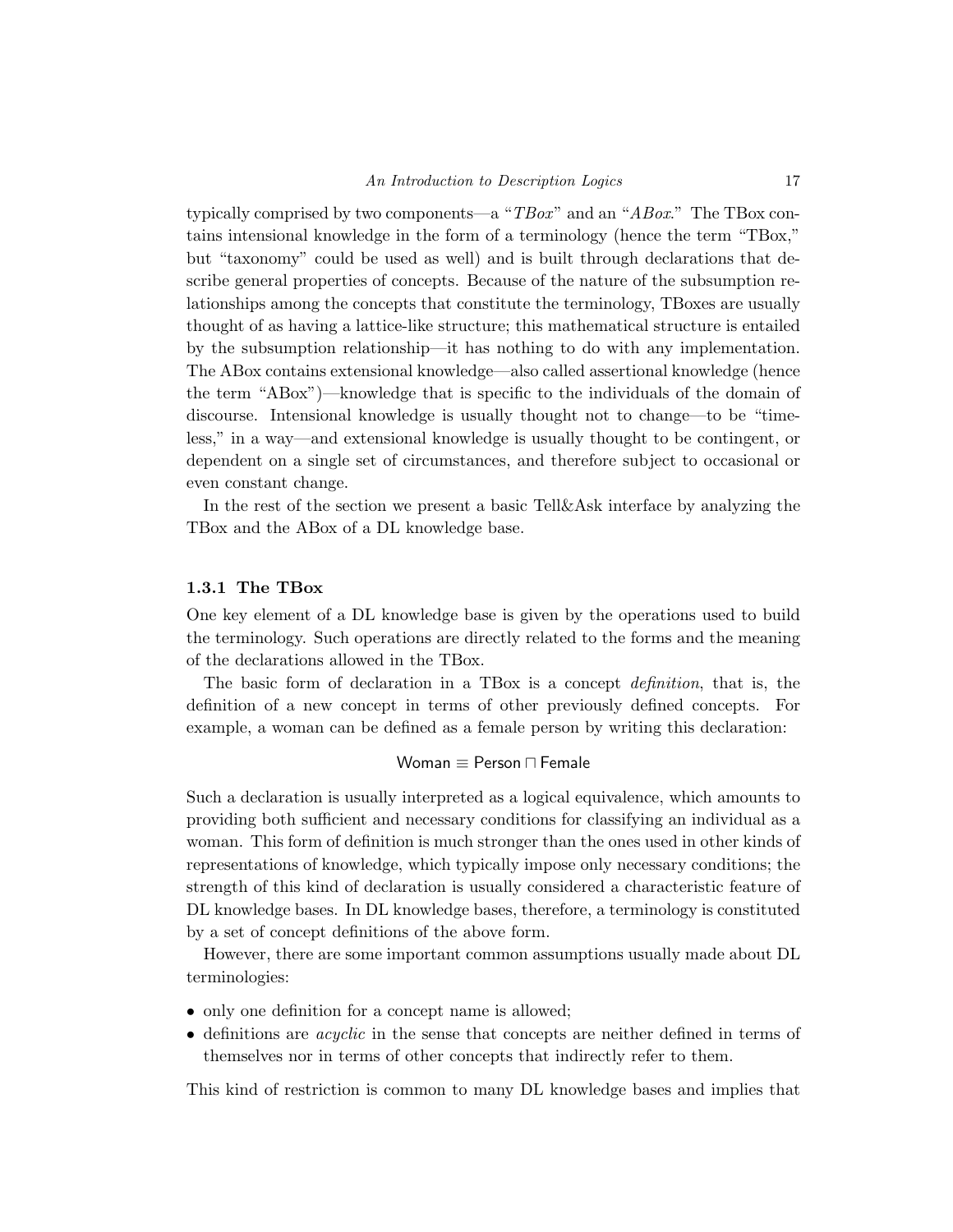every defined concept can be expanded in a unique way into a complex expression containing only atomic concepts by replacing every defined concept with the righthand side of its definition.

Nebel [1990b] showed that even simple expansion of definitions like this gives rise to an unavoidable source of complexity; in practice, however, definitions that inordinately increase the complexity of reasoning do not seem to occur. Under these assumptions the computational complexity of inferences can be studied by abstracting from the terminology and by considering all given concepts as fully expanded expressions. Therefore, much of the study of reasoning methods in Description Logics has been focused on concept expressions and, more specifically, as discussed in the previous section, on subsumption, which can be considered the basic reasoning service for the TBox.

In particular, the basic task in constructing a terminology is *classification*, which amounts to placing a new concept expression in the proper place in a taxonomic hierarchy of concepts. Classification can be accomplished by verifying the subsumption relation between each defined concept in the hierarchy and the new concept expression. The placement of the concept will be in between the most specific concepts that subsume the new concept and the most general concepts that the new concept subsumes.

More general settings for concept definitions have recently received some attention, deriving from attempts to establish formal relationships between Description Logics and other formalisms and from attempts to satisfy a need for increased expressive power. In particular, the admission of cyclic definitions has led to different semantic interpretations of the declarations, known as greatest/least fixed-point, and descriptive semantics. Although it has been argued that different semantics may be adopted depending on the target application, the more commonly adopted one is descriptive semantics, which simply requires that all the declarations be satisfied in the interpretation. Moreover, by dropping the requirement that on the left-hand side of a definition there can only be an atomic concept name, one can consider so-called (general) inclusion axioms of the form

## $C \sqsubset D$

where  $C$  and  $D$  are arbitrary concept expressions. Notice that a concept definition can be expressed by two general inclusions. As a result of several theoretical studies concerning both the decidability of and implementation techniques for cyclic TBoxes, the most recent DL systems admit rather powerful constructs for defining concepts.

The basic deduction service for such TBoxes can be viewed as logical implication and it amounts to verifying whether a generic relationship (for example a subsumption relationship between two concept expressions) is a logical consequence of the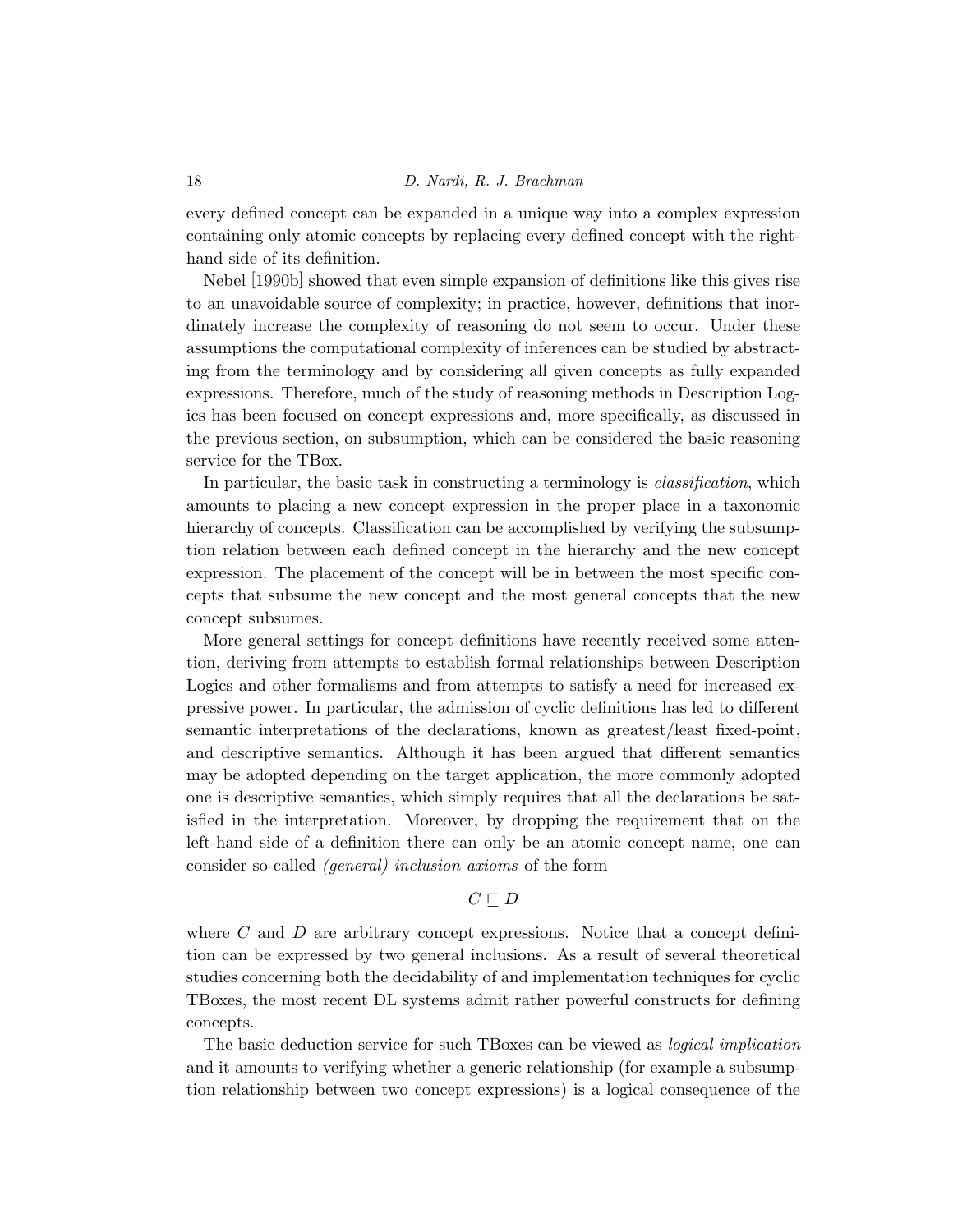declarations in the TBox. The issues arising in the semantic characterization of cyclic TBoxes are dealt with in Chapter 2, while techniques for reasoning in cyclic TBoxes are addressed also in Chapter 2 and in Chapter 5, where very expressive Description Logics are presented.

## 1.3.2 The ABox

The ABox contains extensional knowledge about the domain of interest, that is, assertions about individuals, usually called membership assertions. For example,

## Female  $\sqcap$  Person(ANNA)

states that the individual ANNA is a female person. Given the above definition of woman, one can derive from this assertion that ANNA is an instance of the concept Woman. Similarly,

## hasChild(ANNA, JACOPO)

specifies that ANNA has JACOPO as a child. Assertions of the first kind are also called concept assertions, while assertions of the second kind are also called role assertions.

As illustrated by these examples, in the ABox one can typically specify knowledge in the form of concept assertions and role assertions. In concept assertions general concept expressions are typically allowed, while role assertions, where the role is not a primitive role but a role expression, are typically not allowed, being treated in the case of very expressive languages only.

The basic reasoning task in an ABox is instance checking, which verifies whether a given individual is an instance of (belongs to) a specified concept. Although other reasoning services are usually considered and employed, they can be defined in terms of instance checking. Among them we find knowledge base consistency, which amounts to verifying whether every concept in the knowledge base admits at least one individual; *realization*, which finds the most specific concept an individual object is an instance of; and retrieval, which finds the individuals in the knowledge base that are instances of a given concept. These can all be accomplished by means of instance checking.

The presence of individuals in a knowledge base makes reasoning more complex from a computational viewpoint Donini *et al.*, 1994b, and may require significant extensions of some TBox reasoning techniques. Reasoning in the ABox is addressed in Chapter 3.

It is worth emphasizing that, although we have separated out for convenience the services for the ABox, when the TBox cannot be dealt with by means of the simple substitution mechanism used for acyclic TBoxes, the reasoning services may have to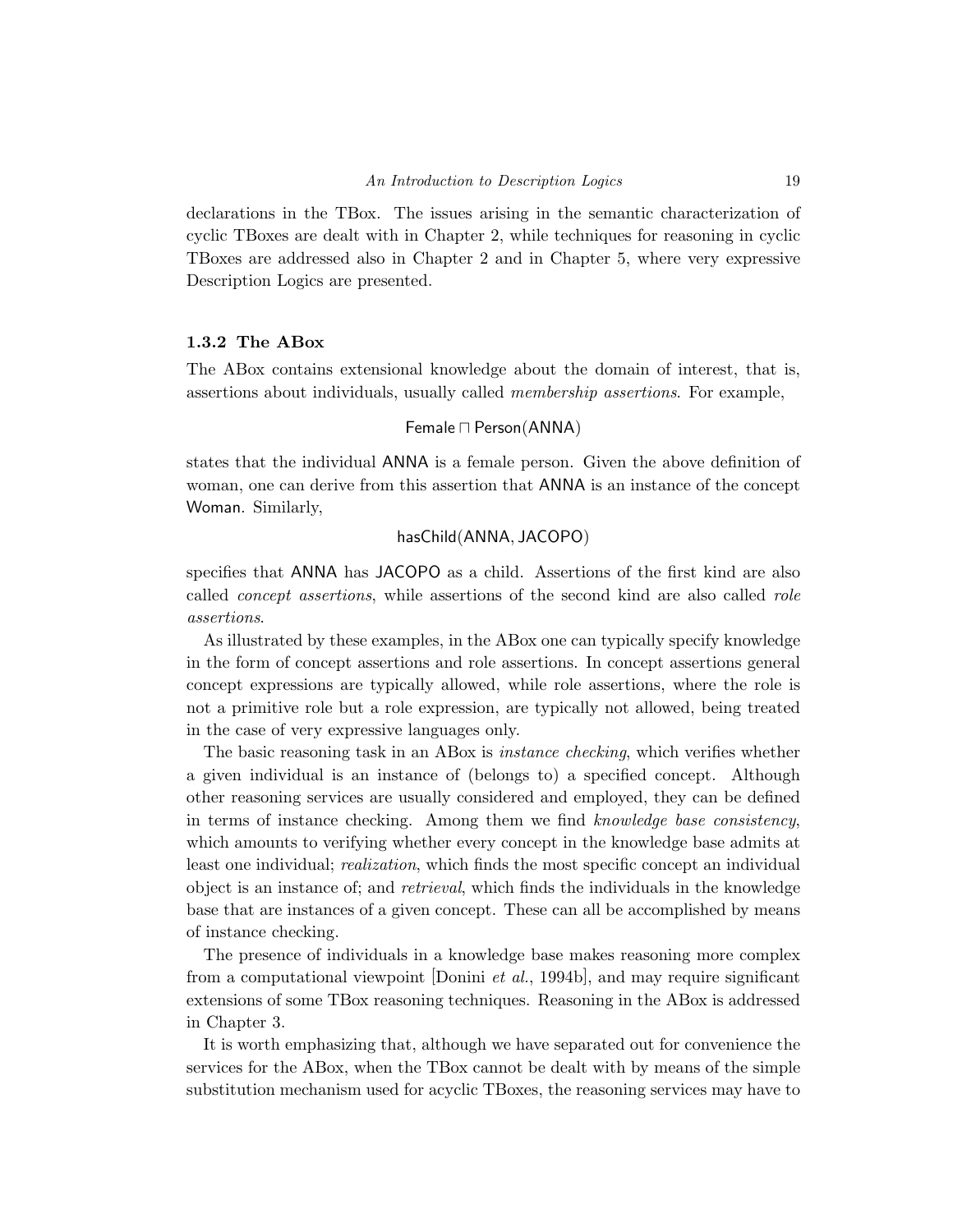take into account all of the knowledge base including both the TBox and the ABox, and the corresponding reasoning problems become more complex. A full setting including general TBox and ABox is addressed in Chapter 5, where very expressive Description Logics are discussed.

More general languages for defining ABoxes have also been considered. Knowledge representation systems providing a powerful logical language for the ABox and a DL language for the TBox are often considered hybrid reasoning systems, since completely different knowledge representation languages may be used to specify the knowledge in the different components. Hybrid reasoning systems were popular in the 1980's (see for example  $\lbrack$ Brachman *et al.*, 1985 $\lbrack$ ); lately, the topic has regained attention [Levy and Rousset, 1997; Donini et al., 1998b], focusing on knowledge bases with a DL component for concept definitions and a logic-programming component for assertions about individuals. Sound and complete inference methods for hybrid knowledge bases become difficult to devise whenever there is a strict interaction between the knowledge components.

#### 1.4 From theory to practice: Description Logics systems

A direct practical result of research on knowledge representation has been the development of tools for the construction of knowledge-based applications. As already noted, research on Description Logics has been characterized by a tight connection between theoretical results and implementation of systems. This has been achieved by maintaining a very close relationship between theoreticians, system implementors and users of knowledge representation systems based on Description Logics (DL-KRS). The results of work on reasoning algorithms and their complexity has influenced the design of systems, and research on reasoning algorithms has itself been focused by a careful analysis of the capabilities and the limitations of implemented systems. In this section we first sketch the functionality of some knowledge representation systems and, subsequently, discuss the evolution of DL-KRS. The reader can find a deeper treatment of the first topic in Chapter 7, while a survey of knowledge representation systems based on Description Logics is provided in Chapter 8. Chapter 9 is devoted to more specialized implementation and optimization techniques.

## 1.4.1 The design of knowledge representation systems based on Description Logics

In order to appreciate the difficulties of implementing and maintaining a knowledge representation system, it is necessary to consider that in the usage of a knowledge representation system, the reasoning service is really only one aspect of a complex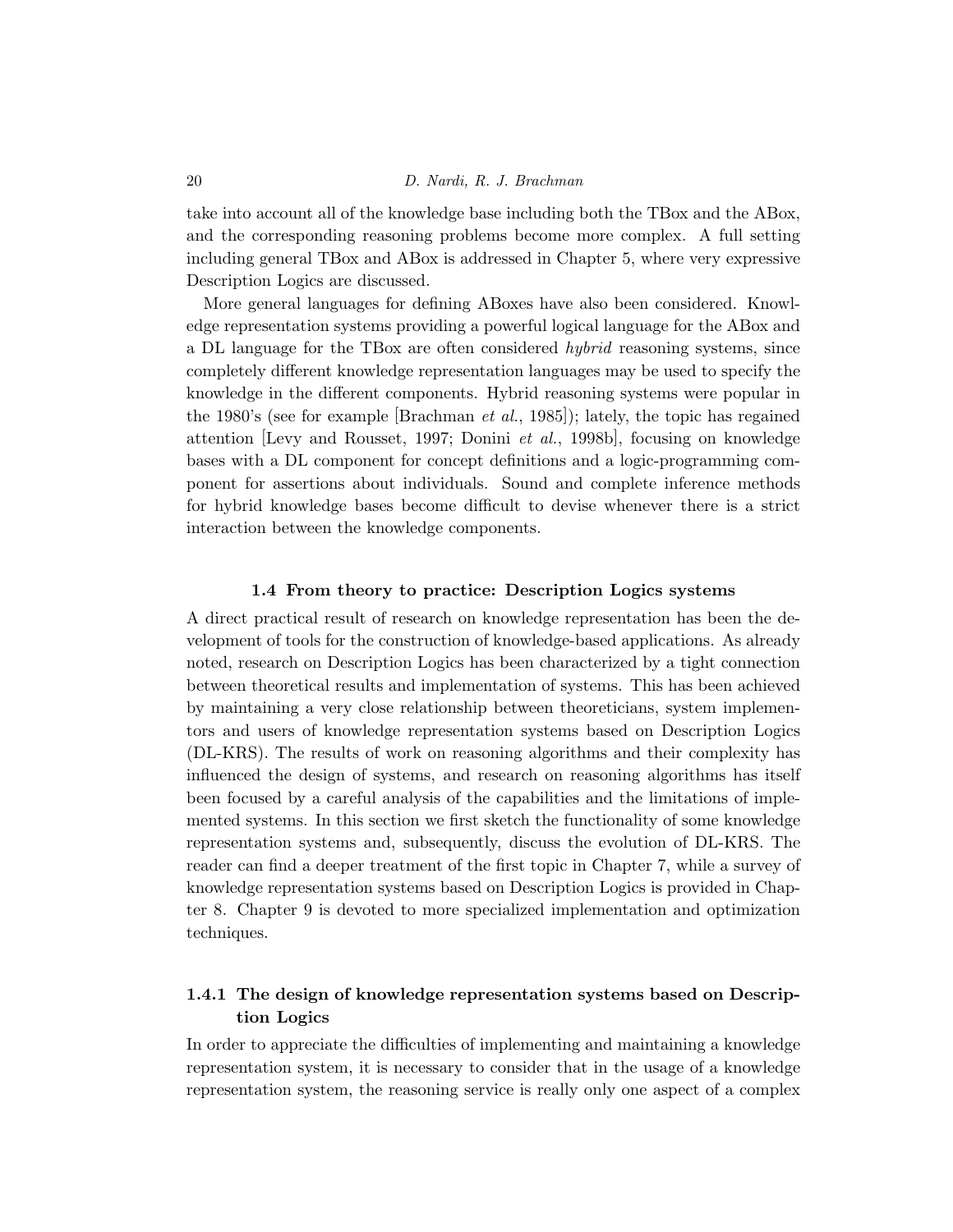system, one which may even be hidden from the final user. The user, before getting to "push the reasoning button," has to model the domain of interest, and input knowledge into the system. Further, in many cases, a simple yes/no answer is of little use, so a simplistic implementation of the Tell&Ask paradigm may be inadequate. As a consequence, the path one follows to get from the identification of a suitable knowledge representation system to the design of applications based on it is a complex and demanding one (see for example [Brachman, 1992]). In the case of Description Logics, this is especially true if the goal is to devise a system to be used by users who are not DL experts and who need to obtain a working system as quickly as possible. In the 1980's, when frame-based systems (such as, for example, Kee [Fikes and Kehler, 1985]; see [Karp, 1992] for an overview) had reached the strength of commercial products, the burden on a user of moving to the more modern DL-KRS had to be kept small. Consequently, a stream of research addressed important aspects of the pragmatic usability of DL systems. This issue was especially relevant for those systems aiming at limiting the expressiveness of the language, but providing the user with sound, complete and efficient reasoning services. The issue of embedding a DL language within an environment suitable for application development is further addressed in Chapter 7.

In recent years, we might add, useful DL systems have often come as internal components of larger environments whose interfaces could completely hide the DL language and its core reasoning services. Systems like IMACS Brachman et al., 1993] and Prose [Wright et al., 1993] were quite successful in classifying data and configuring products, respectively, without the need for any user to understand the details of the DL representation language (Classic) they were built upon.

Nowadays, applications for gathering information from the World-Wide Web, where the interface can be specifically designed to support the retrieval of such information, also hide the knowledge representation and reasoning component. In addition, some data modeling tools, where the system provides a more conventional interface, can provide additional facilities based on the capability of reasoning about models with a DL inference engine. The possible settings for taking advantage of Description Logics as components of larger systems are discussed in Part III; more specifically, Chapter 14 presents Web applications and Chapter 15 Natural Language applications, while the reasoning capabilities of Description Logics in Database applications are addressed in Chapter 16.

#### 1.4.2 Knowledge representation systems based on Description Logics

The history of knowledge representation is covered in the literature in numerous ways (see for example [Woods and Schmolze, 1992; Rich, 1991; Baader et al., 1992b]). Here we identify three generations of systems, highlighting their historical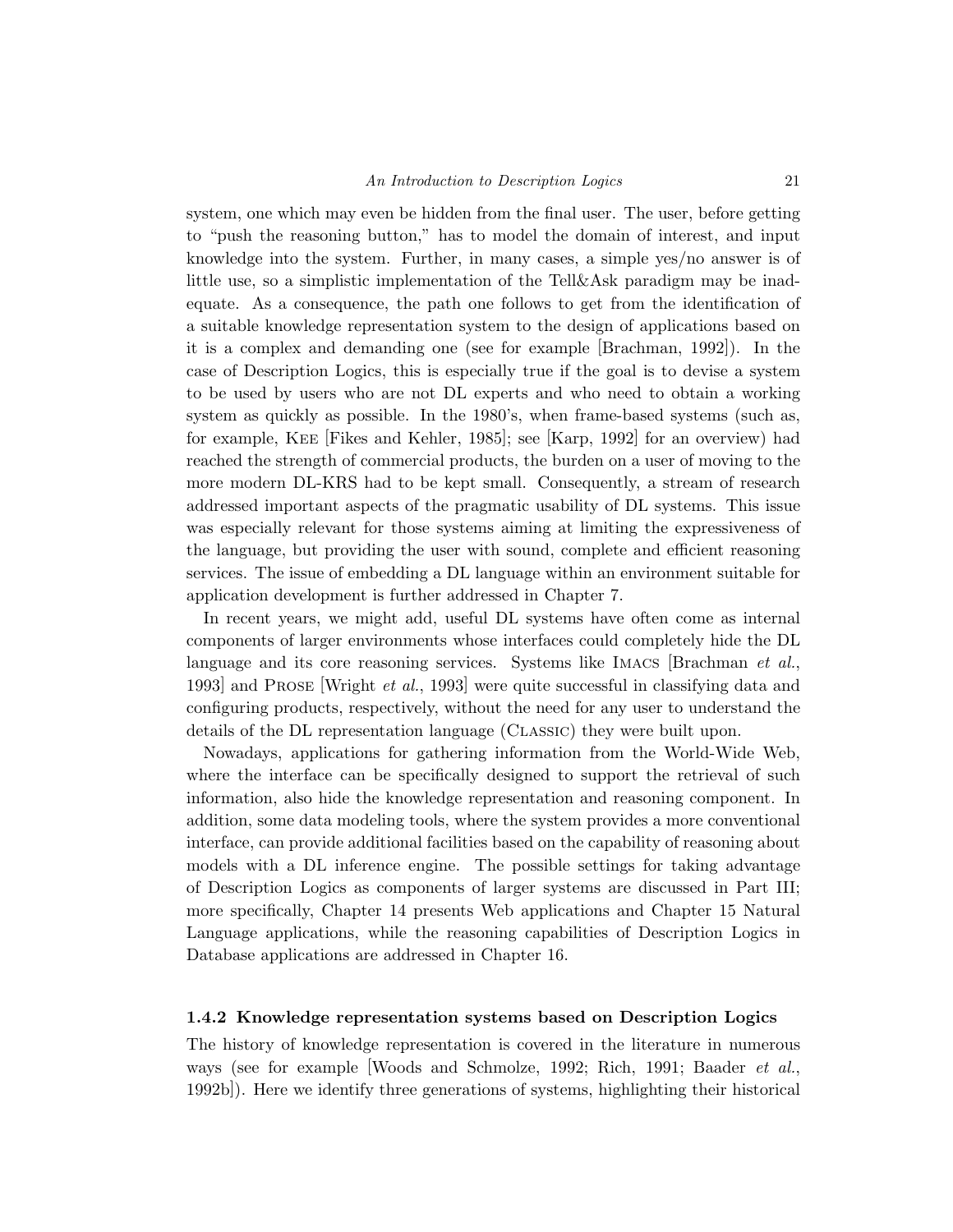evolution rather than their specific functionality. We shall characterize them as Pre-DL systems, DL systems and Current Generation DL systems. Detailed references to implemented systems are given in Chapter 8.

#### 1.4.2.1 Pre-Description Logics systems

The ancestor of DL systems is Kl-One [Brachman and Schmolze, 1985], which signaled the transition from semantic networks to more well-founded terminological (description) logics. The influence of Kl-One was profound and it is considered the root of the entire family of languages [Woods and Schmolze, 1990].

Semantic networks were introduced around 1966 as a representation for the concepts underlying English words, and became a popular type of framework for representing a wide variety of concepts in AI applications. Important and commonsensical ideas evolved in this work, from named nodes and links for representing concepts and relationships, to hierarchical networks with inheritance of properties, to the notion of "instantiation" of a concept by an individual object. But semantic network systems were fraught with problems, including vagueness and inconsistency in the meaning of various constructs, and the lack of a level of structure on which to base application-independent inference procedures. In his Ph.D. thesis [Brachman, 1977a] and subsequent work (e.g., see [Brachman, 1979]), Brachman addressed representation at what he called an "epistemological," or knowledge-structuring level. This led to a set of primitives for structuring knowledge that was less applicationand world-knowledge-dependent than "semantic" representations (like those for processing natural language case structures), yet richer than the impoverished set of primitives available in strictly logical languages. The main result of this work was a new knowledge representation framework whose primitive elements allowed cleaner, more application-independent representations than prior network formalisms. In the late 1970's, Brachman and his colleagues explored the utility and implications of this kind of framework in the Kl-One system.

Kl-One introduced most of the key notions explored in the extensive work on Description Logics that followed. These included, for example, the notions of concepts and roles and how they were to be interrelated; the important ideas of "value restriction" and "number restriction," which modified the use of roles in the definitions of concepts; and the crucial inferences of subsumption and classification. It also sowed the seeds for the later distinction between the TBox and ABox and a host of other significant notions that greatly influenced subsequent work. KL-ONE also was the initial example of the substantial interplay between theory and practice that characterizes the history of Description Logics. It was influenced by work in logic and philosophy (and in turn itself influenced work in philosophy and psychology), and significant care was taken in its design to allow it to be consistent and semantically sound. But it was also used in multiple applications, covering intel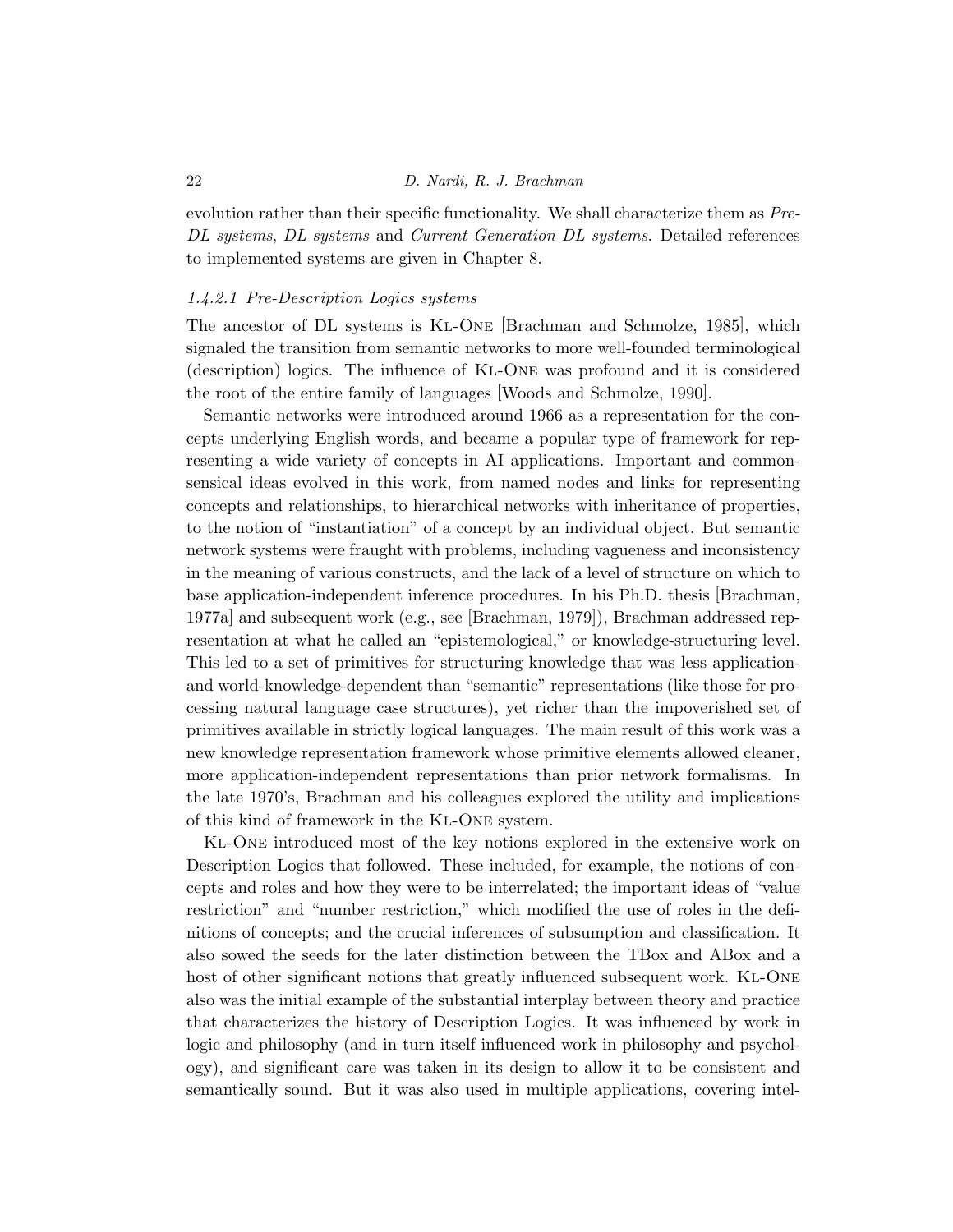ligent information presentation and natural language understanding, among other things.

Most of the focus of the original work on Kl-One was on the representation of and reasoning with concepts, with only a small amount of attention paid to reasoning with individual objects. The first descendants of Kl-One were focused on architectures providing a clear distinction between a powerful logic-based (or rulebased) component and a specialized terminological component. These systems came to be referred to as hybrid systems. A major research issue was the integration of the two components to provide unified reasoning services over the whole knowledge base.

#### 1.4.2.2 Description Logics systems

The earliest "pre-DL" systems derived directly from Kl-One, which, while itself a direct result of formal analysis of the shortcomings of semantic networks, was mainly about the implementation of a viable classification algorithm and the data structures to adequately represent concepts. Description Logic systems, per se, which followed as the next generation, were more derived from a wave of theoretical research on terminological logics that resulted from examination of Kl-One and some other early systems. This work was initiated in roughly 1984, inspired by a paper by Brachman and Levesque [Brachman and Levesque, 1984] on the formal complexity of reasoning in Description Logics. Subsequent results on the tradeoff between the expressiveness of a DL language and the complexity of reasoning with it, and more generally, the identification of the sources of complexity in DL systems, showed that a careful selection of language constructs was needed and that the reasoning services provided by the system are deeply influenced by the set of constructs provided to the user. We can thus characterize three different approaches to the implementation of reasoning services. The first can be referred to as *limited+complete*, and includes systems that are designed by restricting the set of constructs in such a way that subsumption would be computed efficiently, possibly in polynomial time. The Classic system [Brachman et al., 1991] is the most significant example of this kind. The second approach can be denoted as  $expressive+incomplete$ , since the idea is to provide both an expressive language and efficient reasoning. The drawback is, however, that reasoning algorithms turn out to be incomplete in these systems. Notable examples of this kind of system are Loom [MacGregor and Bates, 1987], and Back [Nebel and von Luck, 1988]. After some of the sources of incompleteness were discovered, often by identifying the constructs—or, more precisely, combinations of constructs—that would require an exponential algorithm to preserve the completeness of reasoning, systems with complete reasoning algorithms were designed. Systems of this sort (see for example KRIS [Baader and Hollunder, 1991a]) are therefore characterized as expres-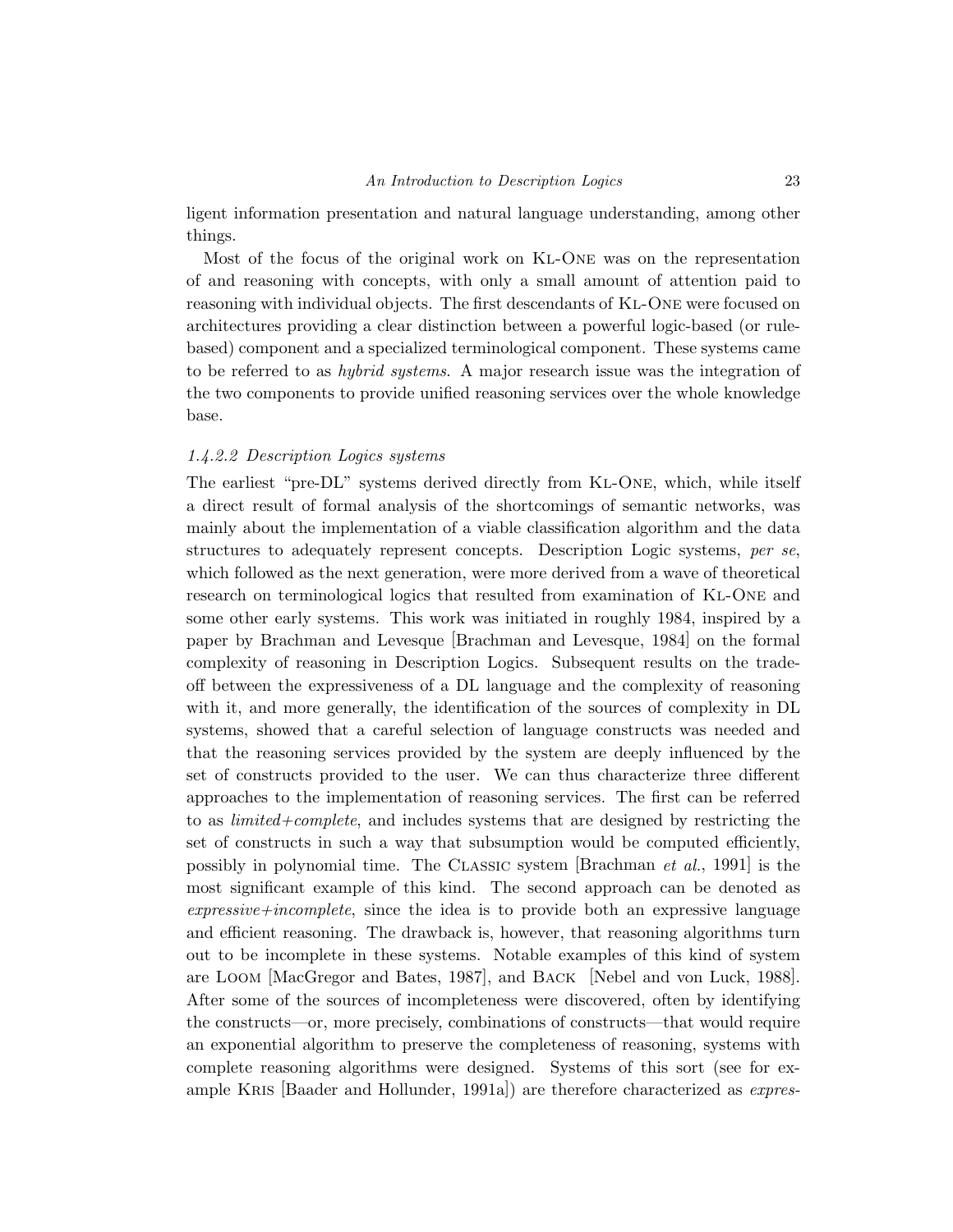$sive+complete$ ; they were not as efficient as those following the other approaches, but they provided a testbed for the implementation of reasoning techniques developed in the theoretical investigations, and they played an important role in stimulating comparison and benchmarking with other systems [Heinsohn *et al.*, 1992; Baader et al., 1992b].

#### 1.4.2.3 Current generation Description Logics systems

In the current generation of DL-KRS, the need for complete algorithms for expressive languages has been the focus of attention. The expressiveness of the DL language required for reasoning on data models and semi-structured data has contributed to the identification of the most important extensions for practical applications.

The design of complete algorithms for expressive Description Logics has led to significant extensions of tableau-based techniques and to the introduction of several optimization techniques, partly borrowed from theorem proving and partly specifically developed for Description Logics. The first example of a system developed along these lines is Fact [Horrocks, 1998b].

This research has also been influenced by newly discovered relationships between Description Logics and other logics, leading to exchanging benchmarks and experimental comparisons with other deduction systems.

The techniques that have been used in the implementation of very expressive Description Logics are addressed in detail in Chapter 9.

#### 1.5 Applications developed with Description Logics systems

The third component in the picture of the development of Description Logics is the implementation of applications in different domains. Some of the applications created over the years may have only reached the level of prototype, but many of them have the completeness of industrial systems and have been deployed in production use.

A critical element in the development of applications based on Description Logics is the usability of the knowledge representation system. We have already emphasized that building a tool to be used in the design and implementation of knowledgebased applications requires significant work to make it suitable for interactive development, explanation and debugging, interface implementation, and so on. In addition, here we focus on the effectiveness of Description Logics as a modeling language. A modeling language should have intuitive semantics and the syntax must help convey the intended meaning. To this end, a somewhat different syntax than we have seen so far, closer to that of natural language, has often been adopted, and graphical interfaces that provide an operational view of the process of knowledge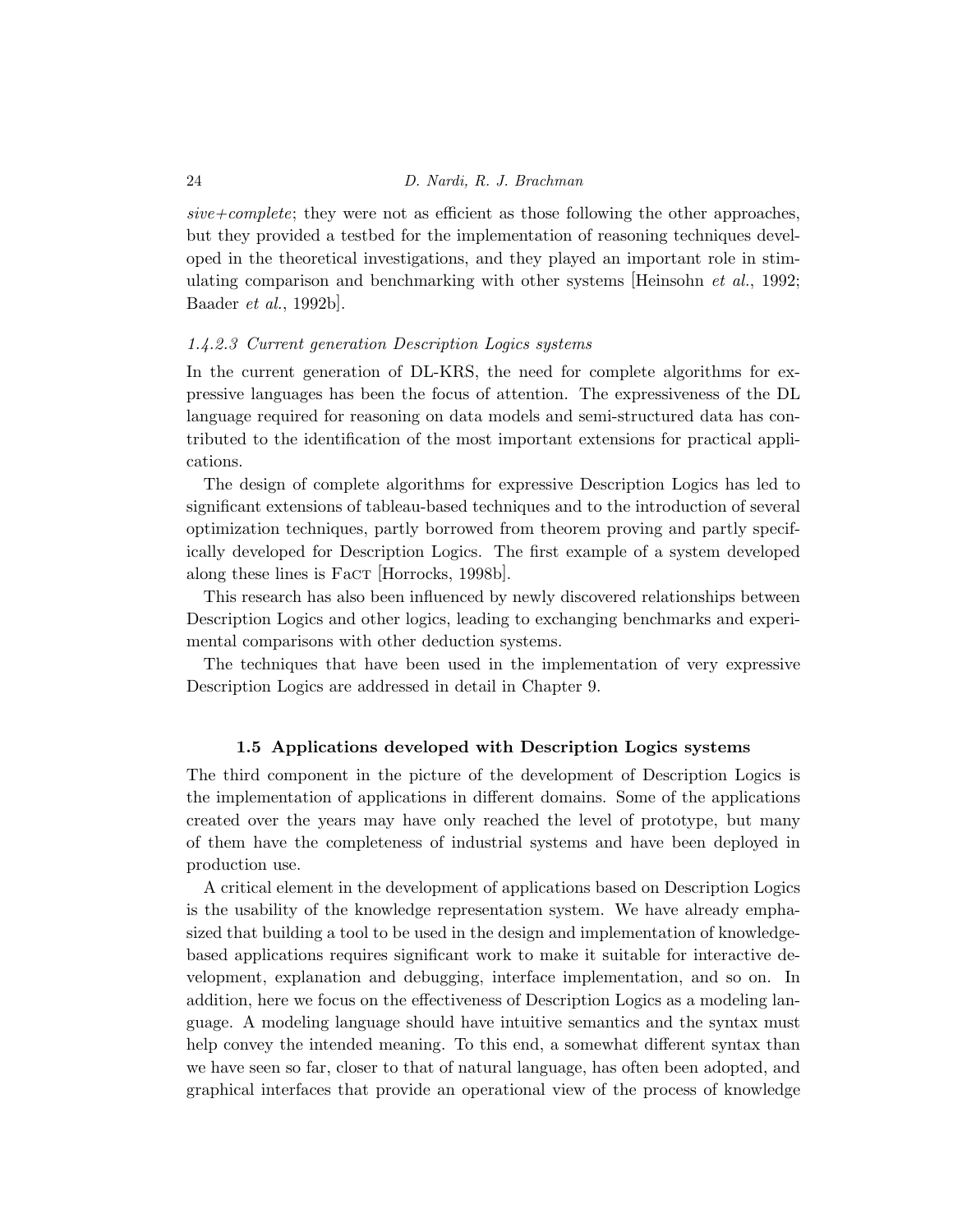base construction have been developed. The issues arising in modeling application domains using Description Logics are dealt with in Chapter 10, and will be briefly addressed in the next subsection.

It is natural to expect that some classes of applications share similarities both in methodological patterns and in the design of specific structures or reasoning capabilities. Consequently, we identify several application domains in Section 1.5.2; these include Software Engineering, Configuration, Medicine, and Digital Libraries and Web-based Information Systems.

In Section 1.5.3 we consider several application areas where Description Logics play a major role; these include Natural Language Processing as well as Database Management, where Description Logics can be used in several ways.

When addressing the design of applications it is also worth pointing out that there has been significant evolution in the way Description Logics have been used within complex applications. In particular, the DL-centered view that underlies the earliest generation of systems, wherein an application was developed in a single environment (the one provided by the DL system), was characterized by very loose interaction, if any, between the DL system and other applications. Later, an approach that viewed the DL more as a component became evident; in this view the DL system acts as a component of a larger environment, typically leaving out functions, such those for data management, that are more effectively implemented by other technologies. The architecture where the component view is taken requires the definition of a clear interface between the components, possibly adopting different modeling languages, but focusing on Description Logics for the implementation of the reasoning services that can add powerful capabilities to the application. Obviously, the choice between the above architectural views depends upon the needs of the application at hand.

Finally, we have already stressed that research in Description Logics has benefited from tight interaction between language designers and developers of DL-KRS. Thus, another major impact on the development of DL research was provided by the implementation of applications using DL-KRS. Indeed, work on DL applications not only demonstrated the effectiveness of Description Logics and of DL-KRS, but also provided mutual feedback within the DL community concerning the weaknesses of both the representation language and the features of an implemented DL-KRS.

#### 1.5.1 Modeling with Description Logics

In order for designers to be able to use Description Logics to model their application domains, it is important for the DL constructs to be easily understandable; this helps facilitate the construction of convenient to use yet effective tools. To this end, the abstract notation that we have previously introduced and that is nowadays commonly used in the DL community is not fully satisfactory.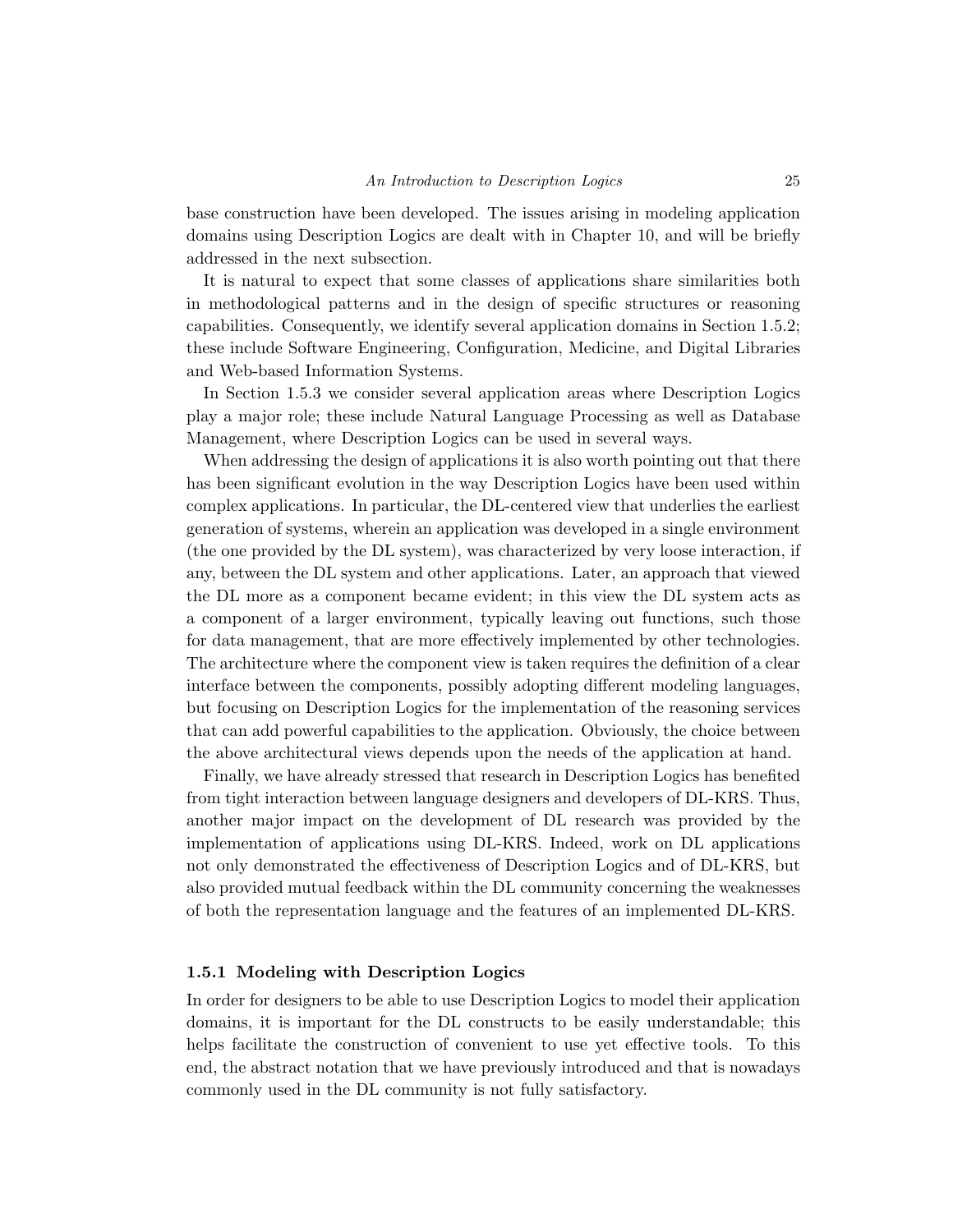As already mentioned, there are at least two major alternatives for increasing the usability of Description Logics as a modeling language:

- (i) providing a syntax that resembles more closely natural language;
- (ii) implementing interfaces where the user can specify the representation structures through graphical operations.

Before addressing the above two possibilities, one brief remark is in order. While alternative ways of specifying knowledge, such as natural language-style syntax, can be more appealing to the user, one should remember that Description Logics in part arose from a need to respond to the inadequacy—the lack of a formal semantic basis—of early semantic networks and frame systems. Those early systems often relied on an assumption of intuitive readings of natural-language-like constructs or graphical structures, which in the end made them unsatisfactory. Therefore, we need to keep in mind always the correspondence of the language used by the user and the abstract DL syntax, and consequently correspondences with the formal semantics should always be clear and available.

The option of a more readable syntax has been pursued in the majority of DL-KRS. In particular, we refer to the concrete syntax proposed in [Patel-Schneider and Swartout, 1993], which is based on a Lisp-like notation, where, for example, the concept of a female person is denoted by (and Person Female). Similarly, the concept ∀hasChild.Female would be written (all hasChild Female). In addition, there are shorthand expressions, such as (the hasChild Female), which indicates the existence of a unique female child, and can be phrased using qualified existential restriction and number restriction. In Chapter 10 this kind of syntax is discussed in detail and the possible sources for ambiguities in the natural language reading of the constructs are discussed.

The second option for providing the user with a concrete syntax is to rely on a graphical interface. Starting with the Kl-One system, this possibility has been pursued by introducing a graphical notation for the representation of concepts and roles, as well as their relationships. More recently, Web-based interfaces for Description Logics have been proposed [Welty, 1996a]; in addition, an XML standard has been proposed [Bechhofer et al., 1999; Euzenat, 2001], which is suitable not only for data interchange, but also for providing full-fledged Web interfaces to DL-KRS or applications embodying them as components.

The modeling language is the vehicle for the expression of the modeling notions that are provided to the designers. Modeling in Description Logics requires the designer to specify the concepts of the domain of discourse and characterize their relationships to other concepts and to specific individuals. Concepts can be regarded as classes of individuals and Description Logics as an object-centered modeling language, since they allow one to introduce individuals (objects) and explicitly define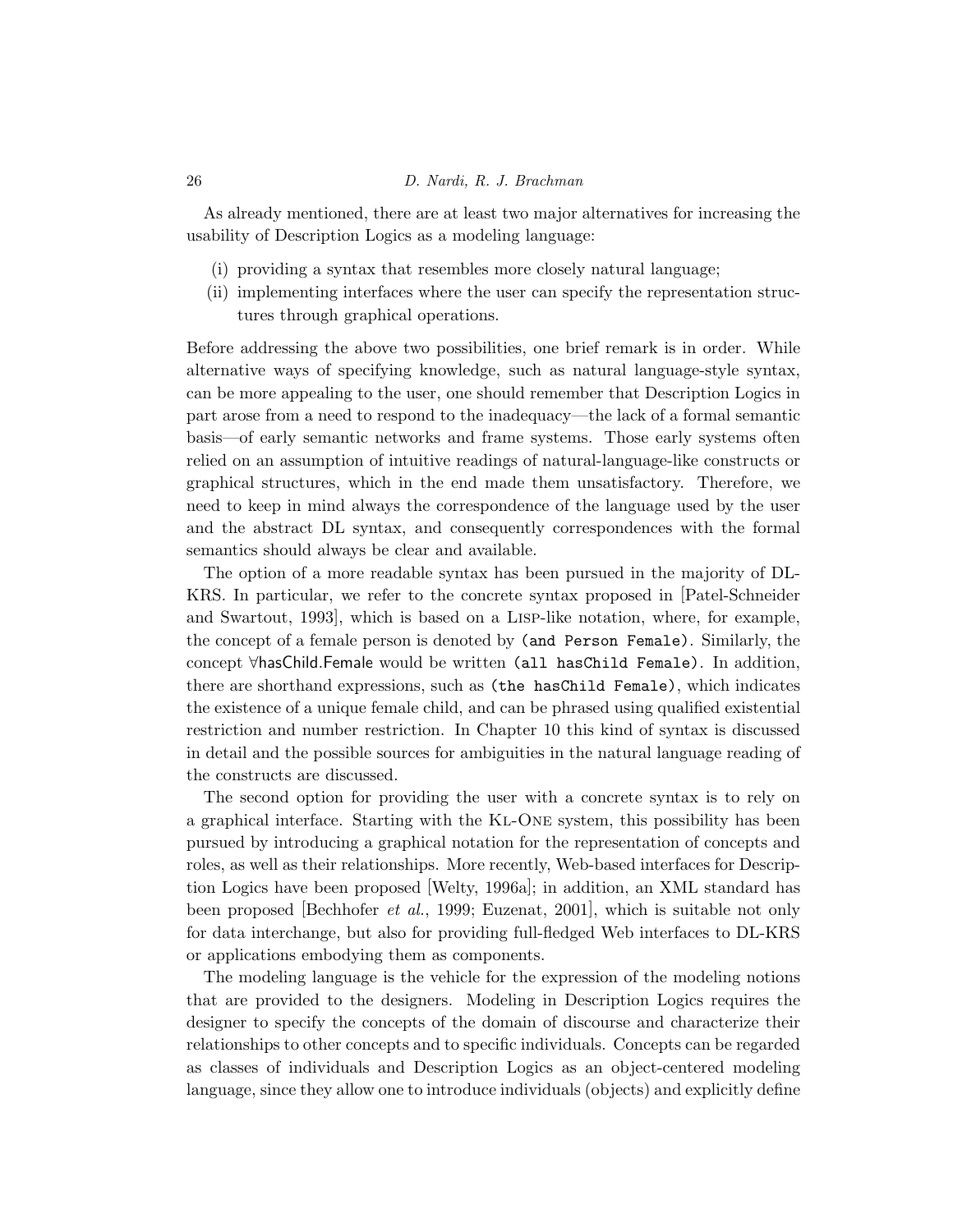their properties, as well as to express relationships among them. Concept definition, which provides both for necessary and sufficient conditions, is a characteristic feature of Description Logics. The basic relationship between concepts is subsumption, which allows one to capture various kinds of sub-classing mechanisms; however other kinds of relationships can be modeled, such as grouping, materialization, and part-whole aggregation.

The model of a domain in Description Logics is embedded in a knowledge base. We have already addressed the TBox/ABox characterization of the knowledge base. We recall that the roles of TBox and ABox were motivated by the need to distinguish general knowledge about the domain of interest from specific knowledge about individuals characterizing a specific world/situation under consideration. Besides the TBox/ABox, other mechanisms for organizing a knowledge base such as *contexts* and views have been introduced in Description Logics. The use of the modeling notions provided by Description Logics and the organization of knowledge bases are addressed in greater detail in Chapter 10.

Finally, we recall that Description Logics as modeling languages overlap to a large extent with other modeling languages developed in fields such as Programming Languages and Database Management. While we shall focus on this relationship later, we recall here that, when compared to modeling languages developed in other fields the characteristic feature of Description Logics is in the reasoning capabilities that are associated with it. In other words, we believe that, while modeling has general significance, the capability of exploiting the description of the model to draw conclusions about the problem at hand is a particular advantage of modeling using Description Logics.

#### 1.5.2 Application domains

Description Logics have been used (and are being used) in the implementation of many systems that demonstrate their practical effectiveness. Some of these systems have found their way into production use, despite the fact that there was no real commercial platform that could be used for developing them.

#### 1.5.2.1 Software engineering

Software Engineering was one of the first application domains for Desciption Logics undertaken at  $AT&T$ , where the CLASSIC system was developed. The basic idea was to use a Description Logic to implement a *Software Information System*, i.e., a system that would support the software developer by helping him or her in finding out information about a large software system.

More specifically, it was found that the information of interest for software development was a combination of knowledge about the domain of the application and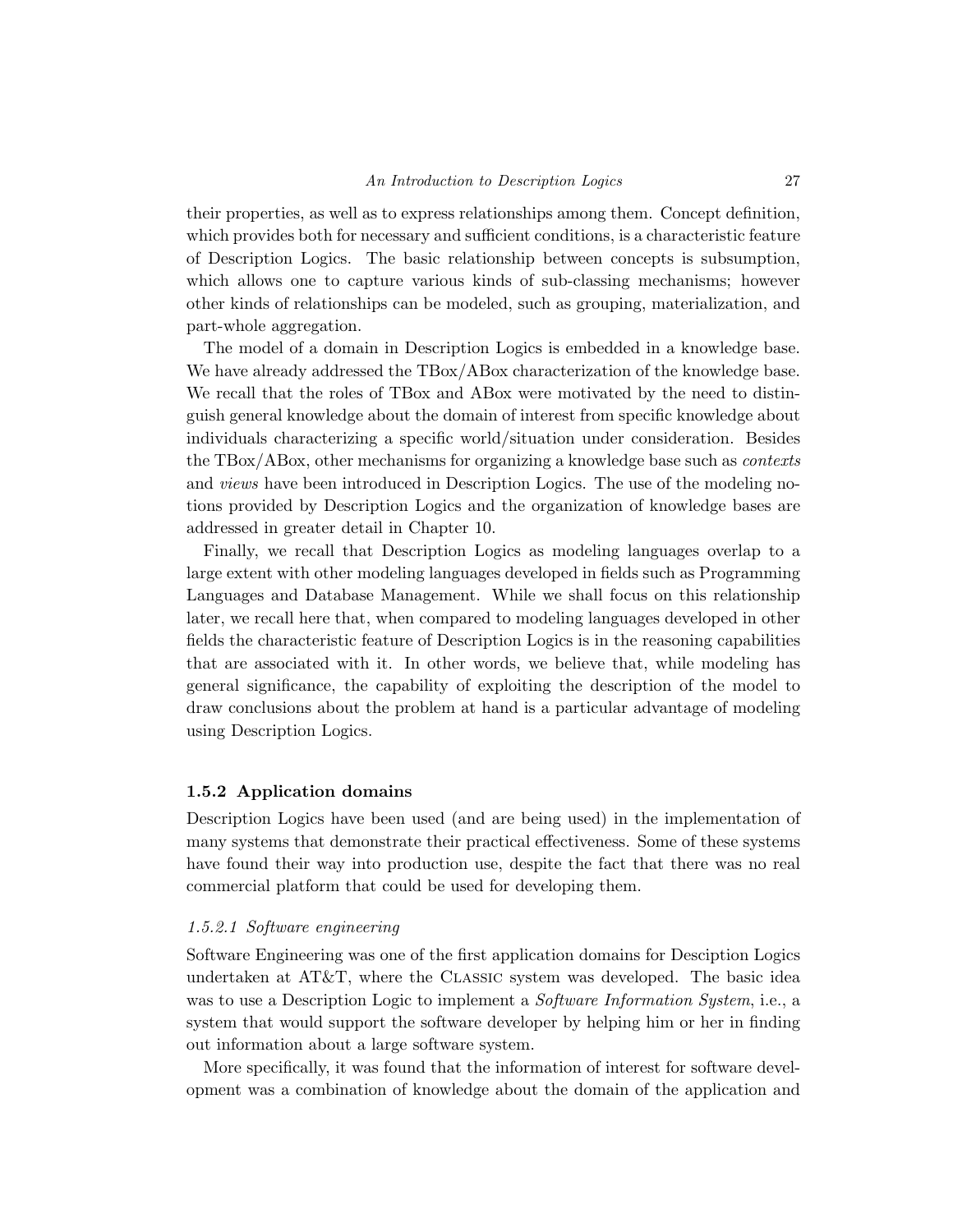code-specific information. However, while the structure of the code can be determined automatically, the connection between code elements and domain concepts needs to be specified by the user.

One of the most novel applications of Description Logics is the Lassie system [Devambu et al., 1991], which allowed users to incrementally build a taxonomy of concepts relating domain notions to the code implementing them. The system could thereafter provide useful information in response to user queries concerning the code, such as, for example "the function to generate a dial tone." By exploiting the description of the domain, the information retrieval capabilities of the system went significantly beyond those of the standard tools used for software development. The Lassie system had considerable success but ultimately stumbled because of the difficulty of maintenance of the knowledge base, given the constantly changing nature of industrial software. Both the ideas of a Software Information System and the usage of Description Logics survived that particular application and have been subsequently used in other systems. The usage of Description Logics in applications for Software Engineering is described in Chapter 11.

#### 1.5.2.2 Configuration

One very successful domain for knowledge-based applications built using Description Logics is configuration, which includes applications that support the design of complex systems created by combining multiple components.

The configuration task amounts to finding a proper set of components that can be suitably connected in order to implement a system that meets a given specification. For example, choosing computer components in order to build a home PC is a relatively simple configuration task. When the number, the type, and the connectivity of the components grow, the configuration task can become rather complex. In particular, computer configuration has been among the application fields of the first Expert Systems and can thus be viewed as a standard application domain for knowledge-based systems. Configuration tasks arise in many industrial domains, such as telecommunications, the automotive industry, building construction, etc.

DL-based knowledge representation systems meet the requirements for the development of configuration applications. In particular, they enable the object-oriented modeling of system components, which combines powerfully with the ability to reason from incomplete specifications and to automatically detect inconsistencies. Using Description Logics one can exploit the ability to classify the components and organize them within a taxonomy. In addition a DL-based approach supports incremental specification and modularity. Applications for configuration tasks require at least two features that were not in the original core of DL-KRS: the representation of rules (together with a rule propagation mechanism), and the ability to provide explanations. However, extensions with so-called "active rules" are now very common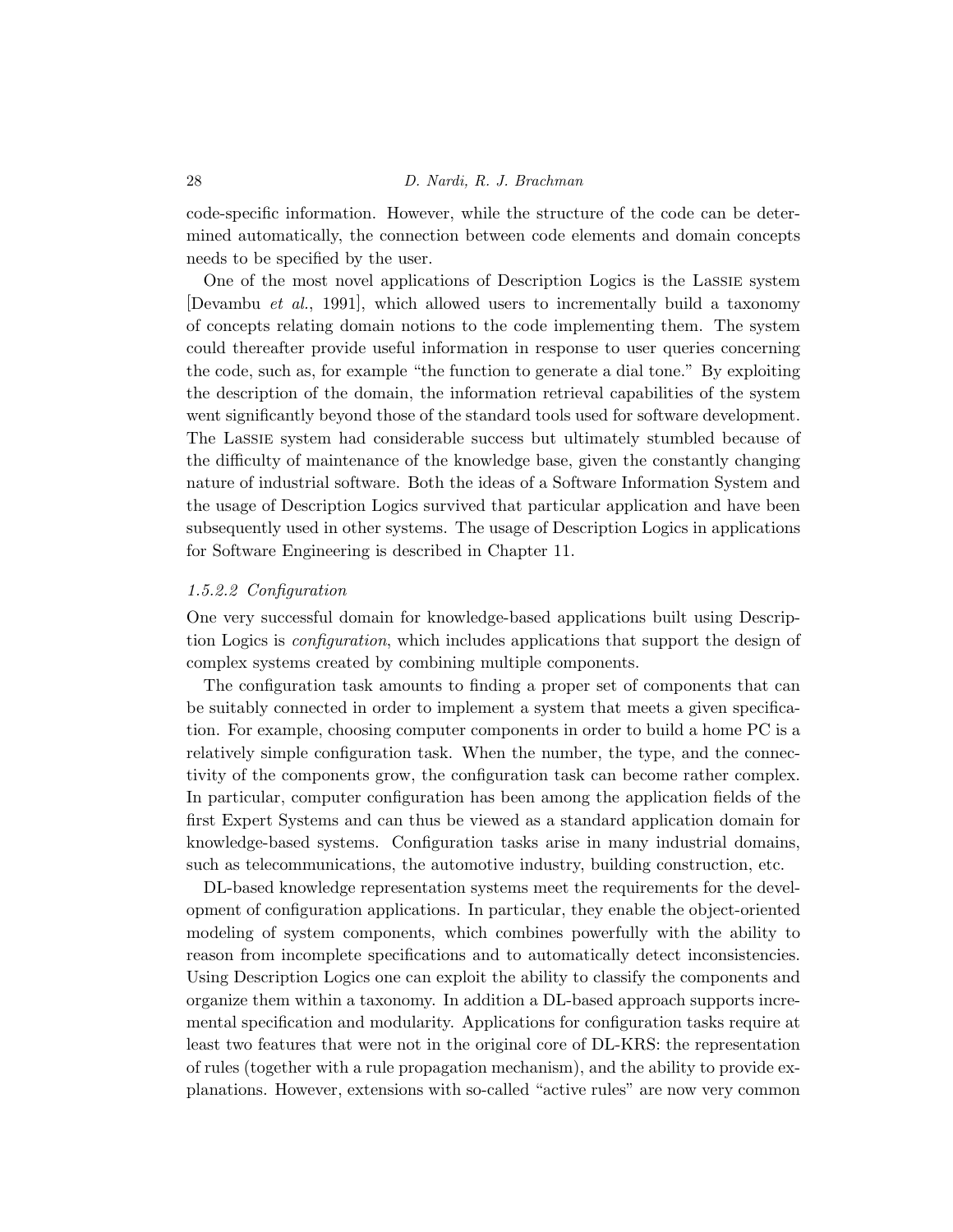in DL-KRS, and a precise semantic account is given in Chapter 6; significant work on explanation capabilities of DL-KRS has been developed in connection with the design of configuration applications [McGuinness and Borgida, 1995]. Chapter 12 is devoted to the applications developed in Description Logics for configuration tasks.

#### 1.5.2.3 Medicine

Medicine is also a domain where Expert Systems have been developed since the 1980's; however, the complexity of the medical domain calls for a variety of uses for a DL-KRS. In practice, decision support for medical diagnosis is only one of the tasks in need of automation. One focus has been on the construction and maintenance of very large ontologies of medical knowledge, the subject of some large government initiatives. The need to deal with large-scale knowledge bases (hundreds of thousands of concepts) led to the development of specialized systems, such as GALEN [Rector *et al.*, 1993], while the requirement for standardization arising from the need to deal with several sources of information led to the adoption of the DL standard language Krss [Patel-Schneider and Swartout, 1993] in projects like SNOMED [Spackman et al., 1997].

In order to cope with the scalability of the knowledge base, the DL language adopted in these applications is often limited to a few basic constructs and the knowledge base turns out to be rather shallow, that is to say the taxonomy does not have very many levels of sub-concepts below the top concepts. Nonetheless, there are several language features that would be very useful in the representation of medical knowledge, such as, for example, specific support for PART-OF hierarchies (see Chapter 10), as well as defaults and modalities to capture lack of knowledge (see Chapter 6).

Obviously, since medical applications most often must be used by doctors, a formal logical language is not well-suited; therefore special attention is given to the design of the user interface; in particular, natural language processing (see Chapter 15) is important both in the construction of the ontology and in the operational interfaces.

Further, the DL component of a medical application usually operates within a larger information system, which comprise several sources of information, which need to be integrated in order to provide a coherent view of the available data (on this topic see Chapter 16).

Finally, an important issue that arises in the medical domain is the management of ontologies, which not only requires common tools for project management, such as versioning systems, but also tools to support knowledge acquisition and re-use (on this topic see Chapter 8).

The use of Description Logics specifically in the design of medical applications is addressed in Chapter 13.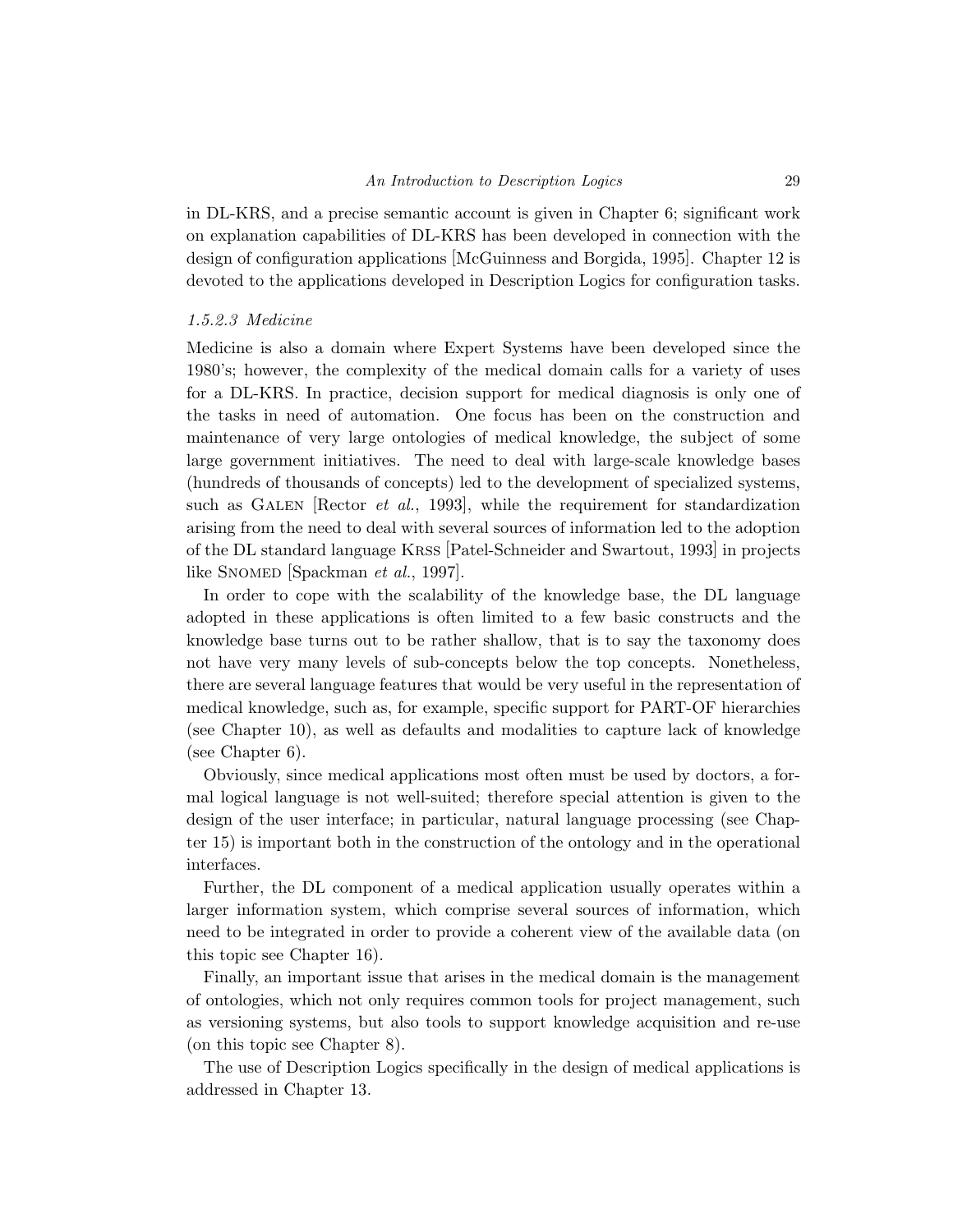## 1.5.2.4 Digital libraries and Web-based information systems

The relationship between semantic networks and the linked structures implied by hypertext has motivated the development of DL applications for representing bibliographic information and for supporting classification and retrieval in digital libraries [Welty and Jenkins, 2000]. These applications have proven the effectiveness of Description Logics for representing the taxonomies that are commonly used in library classification schemes, and they have shown the advantage of subsumption reasoning for classifying and retrieving information. In these instances, a number of technical questions, mostly related to the use of individuals in the taxonomy, have motivated the use of more expressive Description Logics.

The possibility of viewing the World-Wide Web as a semantic network has been considered since the advent of the Web itself. Even in the early days of the Web, thought was given to the potential benefits of enabling programs to handle not only simple unlabeled navigation structures, but also the information content of Web pages. The goal was to build systems for querying the Web "semantically," allowing the user to pose queries of the Web as if it were a database, roughly speaking. Based on the relationship between Description Logics and semantic networks, a number of proposals were developed that used Description Logics to model Web structures, allowing the exploitation of DL reasoning capabilities in the acquisition and management of information [Kirk et al., 1995; De Rosa et al., 1998].

More recently, there have been significant efforts based on the use of markup languages to capture the information content of Web structures. The relationship between Description Logics and markup languages, such as XML, has been precisely characterized [Calvanese et al., 1999d], thus identifying DL language features for representing XML documents. Moreover, interest in the standardization of knowledge representation mechanisms for enabling knowledge exchange has led to the development of DAML-ONT [McGuinness et al., 2002], an ontology language for the Web inspired by object-oriented and frame-based languages, and OIL [Fensel  $et$ al., 2001], with a similar goal of expressing ontologies, but with a closer connection to Description Logics. Since the two initiatives have similar goals and use languages that are somewhat similar (see Chapter 4 for the relationships between frames and Description Logics), their merger is in progress. The use of Description Logics in the design of digital libraries and Web applications is addressed in Chapter 14, with specific discussion on DAML-ONT, OIL, and DAML+OIL.

#### 1.5.2.5 Other application domains

The above list of application domains, while presenting some of the most relevant applications designed with DL-KRS, is far from complete. There are many other domains that have been addressed by the DL community. Among the application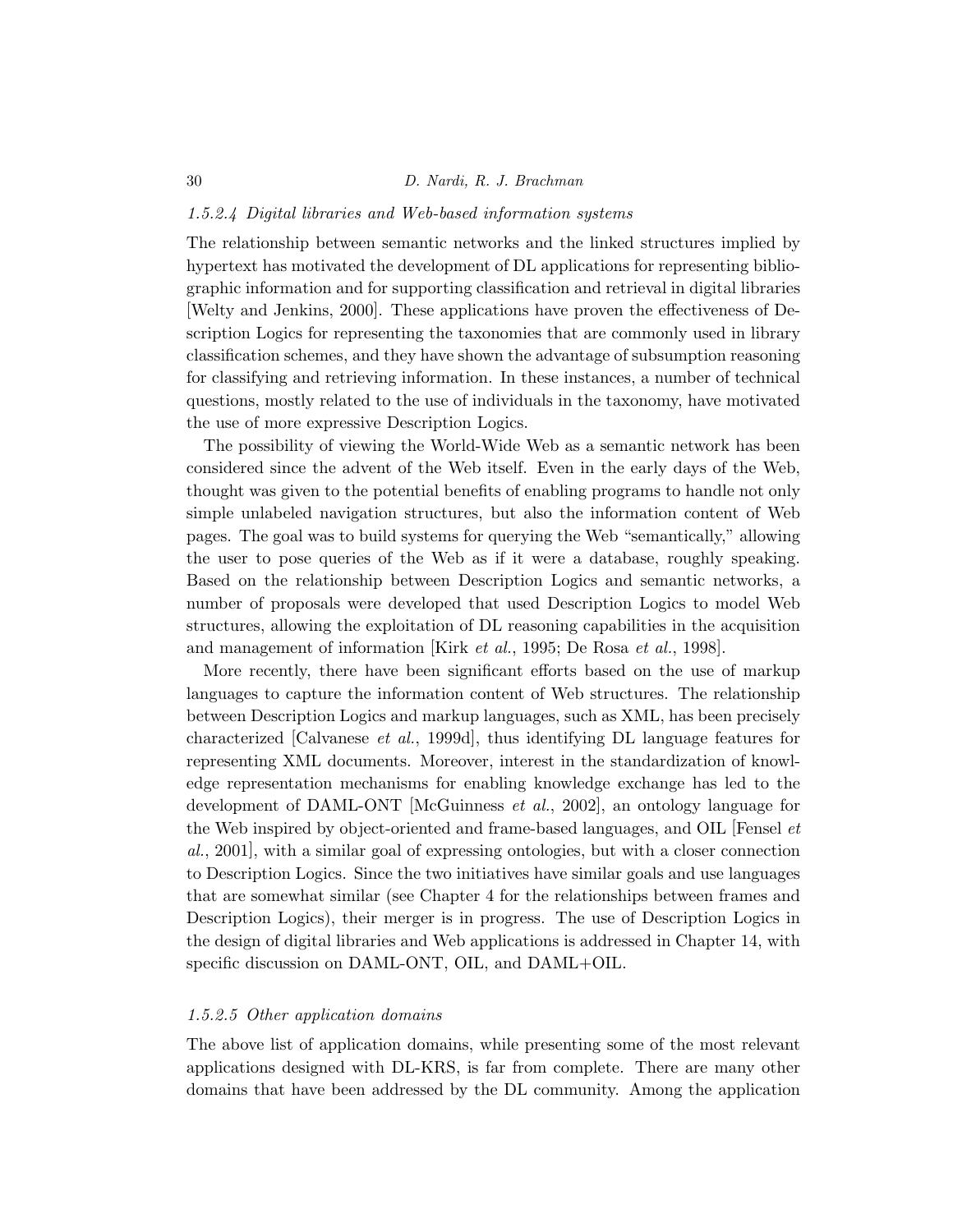areas that have resorted to Description Logics for useful functions are Planning and Data Mining.

With respect to Planning, many knowledge-based applications rely on the services of a planning component. While Description Logics do not provide such a component themselves, they have been used to implement several general-purpose planning systems. The basic idea is to represent plans and actions, as well as their constituent elements, as concepts. The system can thus maintain a taxonomy of plan types and provide several reasoning services, such as plan recognition, plan subsumption, plan retrieval, and plan refinement. Two examples of planning components developed in a DL-KRS are Clasp [Yen et al., 1991b] developed on top of Classic and Expect [Swartout and Gil, 1996], developed on top of Loom. In addition, the integration of Description Logics and other formalisms, such as Constraint Networks, has been proposed [Weida and Litman, 1992]. Planning systems based on Description Logics have been used in many application domains to support planning services in conjunction with a taxonomic representation of the domain knowledge. Such application domains include, among others, software engineering, medicine, campaign planning, and information integration.

It is worth mentioning that Description Logics have also been used to represent dynamic systems and to automatically generate plans based on such representations. However, in such cases the use of Description Logics is limited to the formalization of properties that characterize the states of the system, while plan generation is achieved through the use of a rule propagation mechanism  $|De Giacomo et al.,$ 1999]. Such use of Description Logics is inspired by the correspondence between Description Logics and Dynamic Modal Logics described in Chapter 5.

Description Logics have also been used in data mining applications, where their inferences can help the process of analyzing large amounts of data. In this kind of application, DL structures can represent views, and DL systems can be used to store and classify such views. The classification mechanism can help in discovering interesting classes of items in the data. We address this type of application briefly in the next subsection on Database Management.

#### 1.5.3 Application areas

From the beginning Description Logics have been considered general purpose languages for knowledge representation and reasoning, and therefore suited for many applications. In particular, they were considered especially effective for those domains where the knowledge could be easily organized along a hierarchical structure, based on the "IS-A" relationship. The ability to represent and reason about taxonomies in Description Logics has motivated their use as a modeling language in the design and maintenance of large, hierarchically structured bodies of knowledge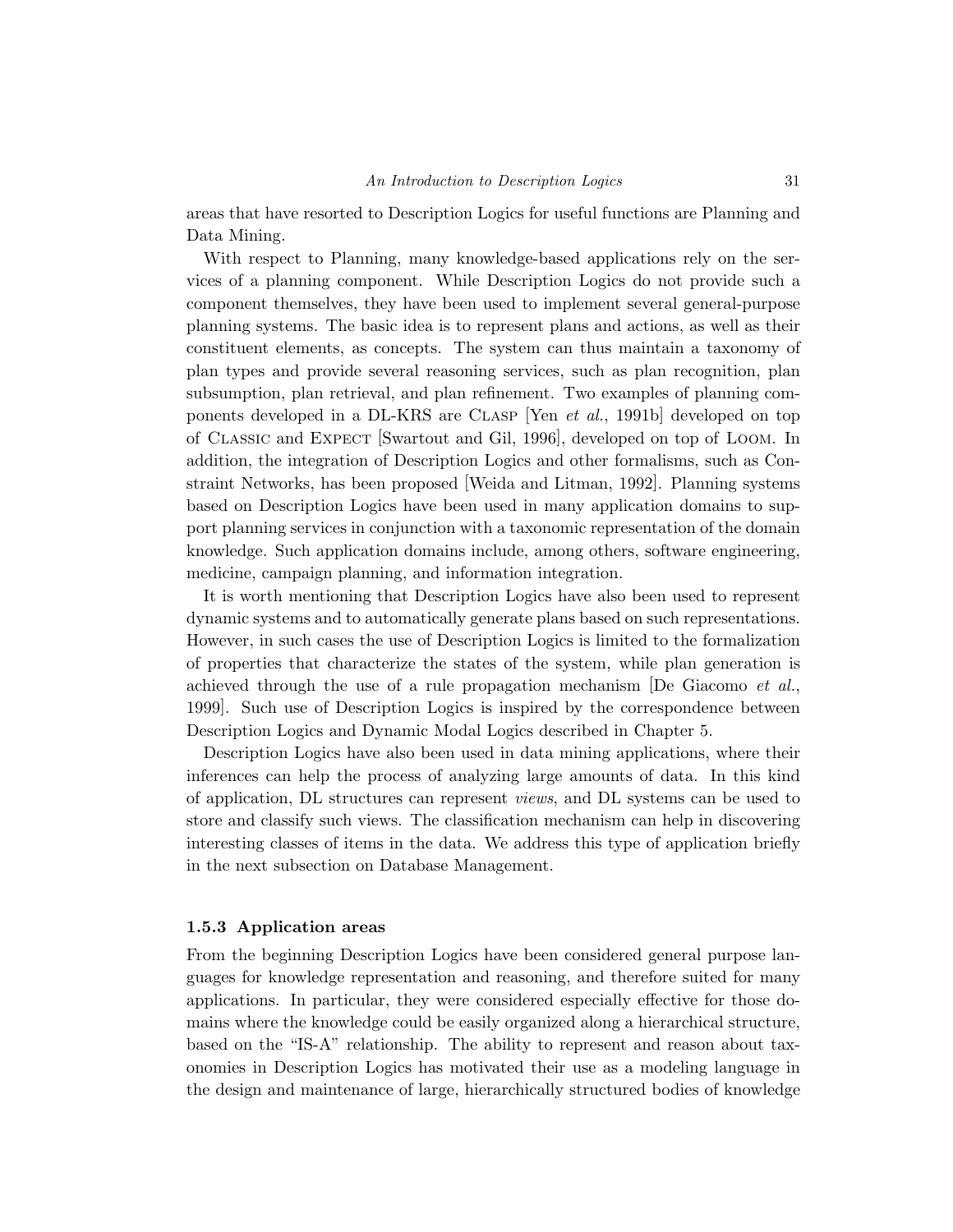as well as their adoption as the representation language for formal ontologies [Welty and Guarino, 2001].

We now briefly look at some other research areas that have a more general relationship with Description Logics. Such a relationship exists either because Description Logics are viewed as a basic representation language, as in the case of natural language processing, or because they can be used in a variety of ways in concert with the main technology of the area, as in the field of Database Management.

#### 1.5.3.1 Natural language

Description Logics, as well as semantic networks and frames, originally had natural language processing as a major field for application (see for example [Brachman, 1979]). In particular, when work on Description Logics began, not only was a large part of the DL community working on natural language applications, but Description Logics also bore a strong similarity to other formalisms used in natural language work, such as for example [Nebel and Smolka, 1991].

The use of Description Logics in natural language processing is mainly concerned with the representation of *semantic* knowledge that can be used to convey meanings of sentences. Such knowledge is typically concerned with the meaning of words (the lexicon), and with context, that is, a representation of the situation and domain of discourse.

A significant body of work has been devoted to the problem of disambiguating different syntactic readings of sentences, based on semantic knowledge, a process called semantic interpretation. Moreover, semantic knowledge expressed in Description Logics has also been used to support natural language generation.

Since the domain of discourse for a natural language application can be arbitrarily broad, work on natural language has also involved the construction of ontologies [Welty and Guarino, 2001]. In addition, the expressiveness of natural language has led also to investigations concerning extensions of Description Logics, such as for example, default reasoning (see Chapter 6).

Several large projects for natural language processing based on the use of Description Logics have been undertaken, some reaching the level of industrially-deployed applications. They are referenced in Chapter 15, where the role of Description Logics in natural language processing is addressed in more detail.

#### 1.5.3.2 Database management

The relationship between Description Logics and databases is rather strong. In fact, there is often the need to build systems where both a DL-KRS and a DataBase Management System (DBMS) are present. DBMS's deal with persistence of data and with the management of large amounts of it, while a DL-KRS manages intensional knowledge, typically keeping the knowledge base in memory (possibly including as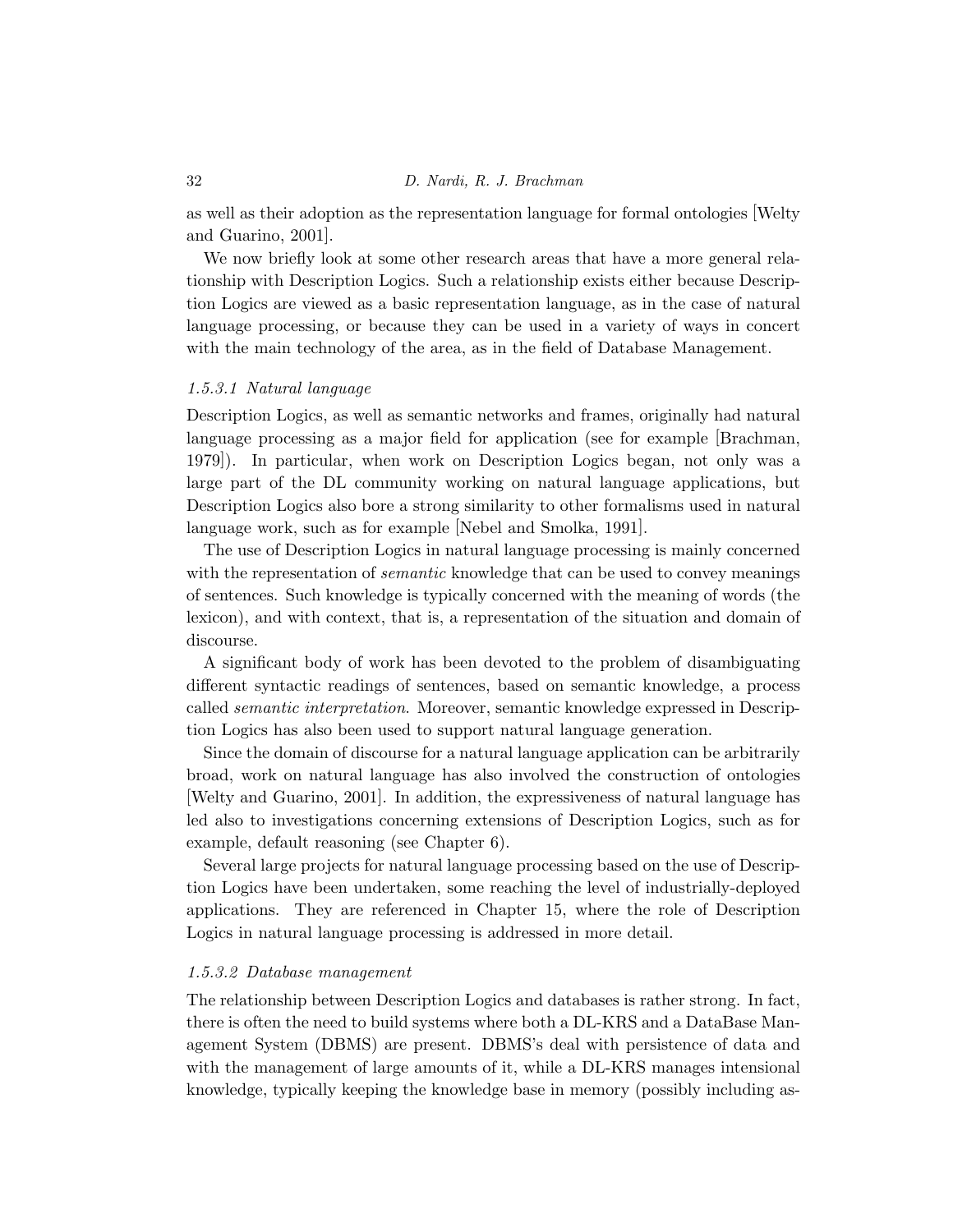sertions about individuals that correspond to data). While some of the applications created with DL-KRS have developed ad hoc solutions to the problem of dealing with large amounts of persistent data, in a complex application domain it is very likely that a DL-KRS and a DBMS would both be components of a larger system, and they would work together.

In addition, Description Logics provide a formal framework that has been shown to be rather close to the languages used in semantic data modeling, such as the Entity-Relationship Model  $\vert$ Calvanese *et al.*, 1998g. Description Logics are equipped with reasoning tools that can bring to the conceptual modeling phase significant advantages, as compared with traditional languages, whose role is limited to modeling. For instance, by using concept consistency one can verify at design time whether an entity can have at least one instance, thus clearly saving all the difficulties arising from discovering such a situation when the database is being populated [Borgida, 1995].

A second dimension of the enhancement of DBMS's with Description Logics involves the query language. By expressing the queries to a database in a Description Logic one gains the ability to classify them and therefore to deal with issues such as query processing and optimization. However, the basic Description Logic machinery needs to be extended in order to deal with conjunctive queries; otherwise DL expressiveness with respect to queries is rather limited. In addition, Description Logics can be used to express constraints and intensional answers to queries.

A corollary of the relationship between Description Logics and DBMS query languages is the utility of Description Logics in reasoning with and about views. In the IMACS system [Brachman *et al.*, 1993], the CLASSIC language was used as a "lens" [Brachman, 1994] with which data in a conventional relational database could be viewed. The interface to the data was made significantly more appropriate for a data analyst, and views that were found to be productive could be saved; in fact, they were saved in a taxonomy and could be classified with respect to one another. In a sense, this allows the schema to be viewed and queried explicitly, something normally not available when using a raw DBMS directly.

A more recent use of Description Logics is concerned with so-called "semistructured" data models [Calvanese et al., 1998c], which are being proposed in order to overcome the difficulties in treating data that are not structured in a relational form, such as data on the Web, data in spreadsheets, etc. In this area Description Logics are sufficiently expressive to represent models and languages that are being used in practice, and they can offer significant advantages over other approaches because of the reasoning services they provide.

Another problem that has recently increased the applicability of Description Logics is information integration. As already remarked, data are nowadays available in large quantities and from a variety of sources. Information integration is the task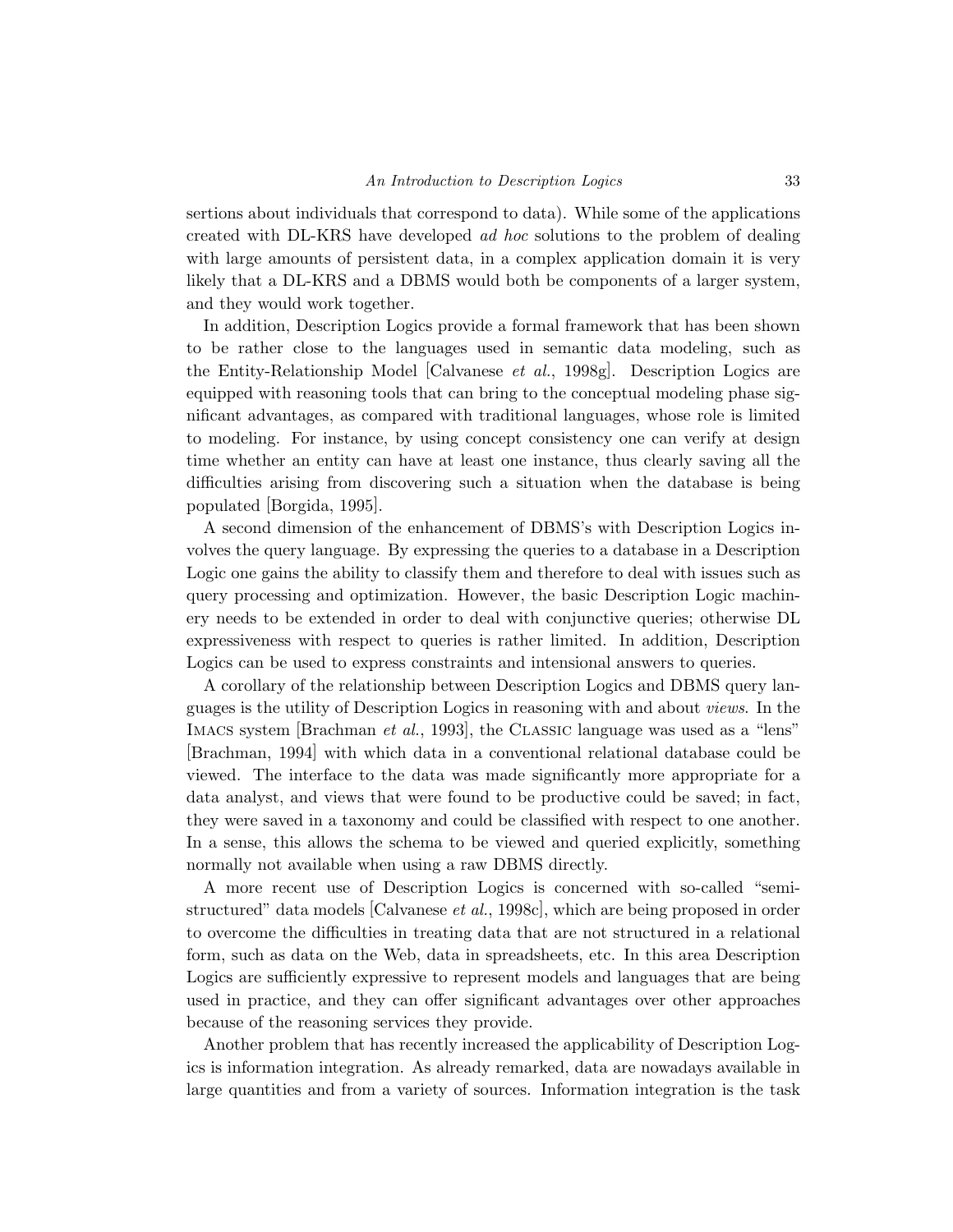of providing a unique coherent view of the data stored in the sources available. In order to create such a view, a proper relationship needs to be established between the data in the sources and the unified view of the data. Description Logics not only have the expressiveness needed in order to model the data in the sources, but their reasoning services can help in the selection of the sources that are relevant for a query of interest, as well as to specify the extraction process [Calvanese et al., 2001c].

The uses of Description Logics with databases are addressed in more detail in Chapter 16.

#### 1.6 Extensions of Description Logics

In this section we look at several types of extensions that have been proposed for Description Logics; these are addressed in more detail in Chapter 6. Such extensions are generally motivated by needs arising in applications. Unfortunately, some extended features in implemented DL-KRS were created without precise, formal accounts; in some other cases, such accounts have been provided using a formal framework that is not restricted to first-order logic.

A first group of extensions has the purpose of adding to DL languages some representational features that were common in frame systems or that are relevant for certain classes of applications. Such extensions provide a representation of some novel epistemological notions and address the reasoning problems that arise in the extended framework.

Extensions of a second sort are concerned with reasoning services that are useful in the development of knowledge bases but are typically not provided by DL-KRS. The implementation of such services relies on additional inference techniques that are considered non-standard, because they go beyond the basic reasoning services provided by DL-KRS.

Below we first address the extensions of the knowledge representation framework and then non-standard inferences.

#### 1.6.1 Language extensions

Some of the research associated with language extensions has investigated the semantics of the proposed extensions, but often the emphasis is only on finding reasoning procedures for the extended languages. Within these language extensions we find constructs for non-monotonic, epistemic, and temporal reasoning, and constructs for representing belief and uncertain and vague knowledge. In addition some constructs address reasoning in concrete domains.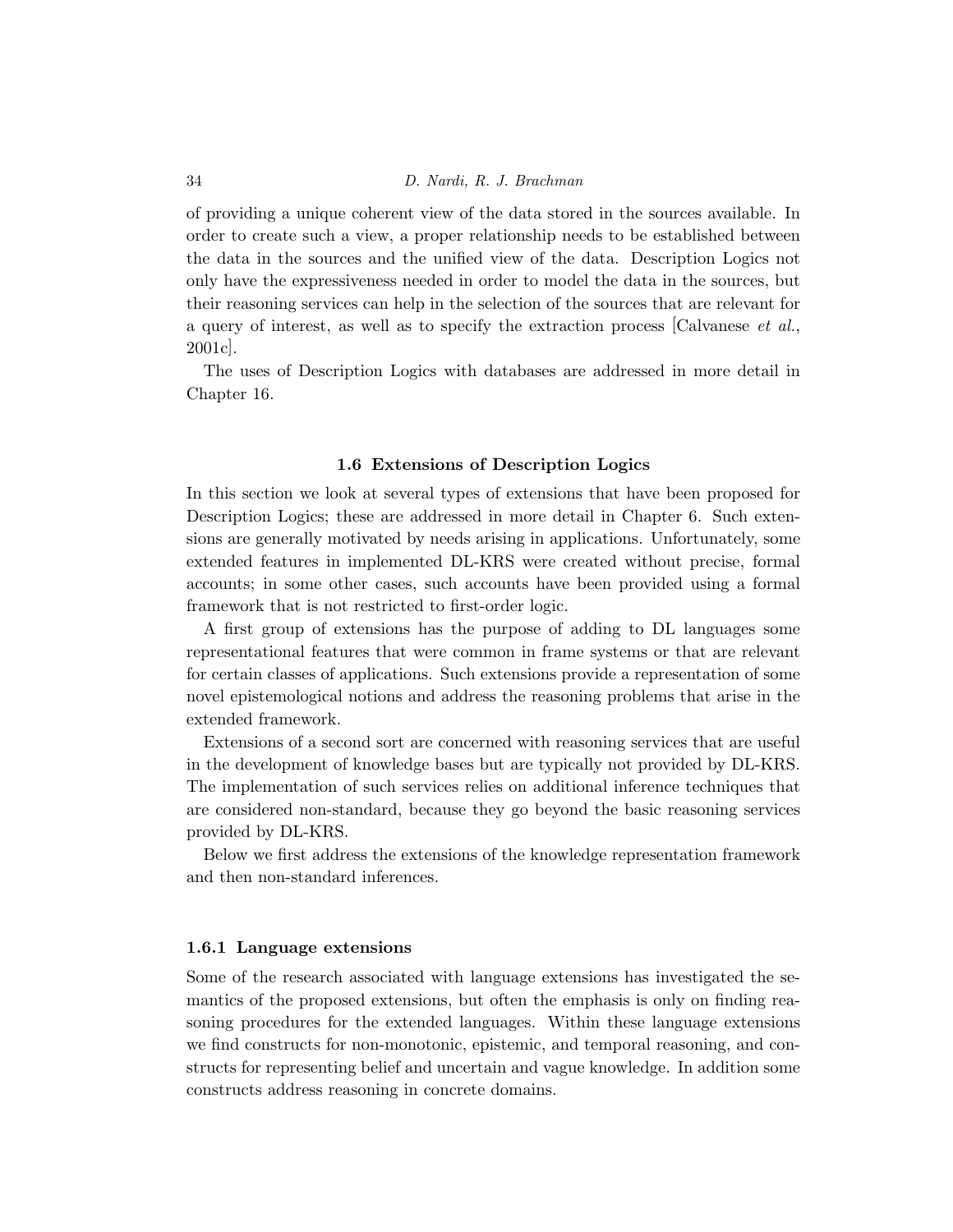#### 1.6.1.1 Non-monotonic reasoning

When frame-based systems began to be formally characterized as fragments of firstorder logic, it became clear that those frame-based systems as well as some DL-KRS that were used in practice occasionally provided the user with constructs that could not be given a precise semantic characterization within the framework of first-order logic. Notable among the problematic constructs were those associated with the notion of defaults, which over time have been extensively studied in the field of non-monotonic reasoning [Brachman, 1985].

While one of the problems arising in semantic networks was the oft-cited so-called "Nixon diamond" [Reiter and Criscuolo, 1981], a whole line of research in nonmonotonic reasoning was developed in trying to characterize the system behavior by studying structural properties of networks. For example, the general property that "birds fly" might not be inherited by a penguin, because a rule that penguins do not fly would give rise to an arc in the network that would block the default inference. But as soon as the network becomes relatively complex (see for example [Touretzky et al., 1991]), we can see that attempts to provide semantic characterization in terms of network structure are inadequate.

Another approach that has been pursued in the formalization of non-monotonic reasoning in semantic networks is based on the use of default logic [Reiter, 1980; Etherington, 1987; Nado and Fikes, 1987]. Following a similar approach is the treatment of defaults in DL-based systems [Baader and Hollunder, 1995a], where formal tools borrowed from work on non-monotonic reasoning have been adapted to the framework of Description Logics. Such adaptation is non-trivial, however, because Description Logics are not, in general, propositional languages.

## 1.6.1.2 Modal representation of knowledge and belief

Modal logics have been widely studied to model a variety of features that in firstorder logic would require the application of special constraints on certain elements of the formalization. For example, the notions of knowing something or believing that some sentence is true can be captured by introducing modal operators, which characterize properties that sentences have.

For instance the assertion

#### B(Married(ANNA))

states a fact explicitly concerning the system's beliefs (the system believes that Anna is married), rather than asserting the truth of something about the world being modeled (the system could believe something to be true without firm knowledge about its truth in the world).

In general, by introducing a modal operator one gains the ability to model properties like knowledge, belief, time-dependence, obligation, and so on. On the one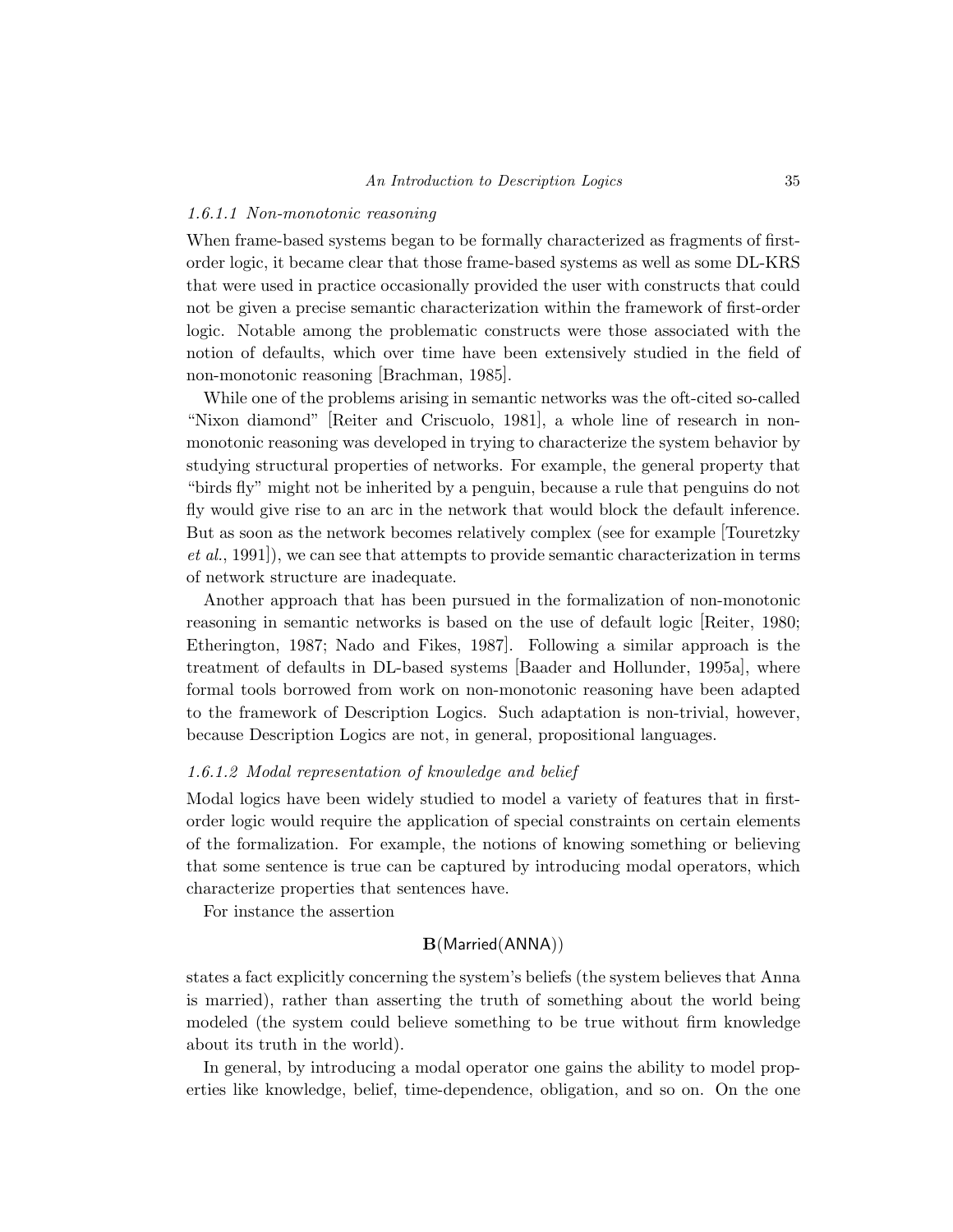hand, extensions of Description Logics with modal operators can be viewed very much like the corresponding modal extensions of first-order logic. In particular, the semantic issues arising in the interpretation of quantified modal sentences (i.e., sentences with modal operators appearing inside the scope of quantifiers) are the same. On the other hand, the syntactic restrictions that are suited to a DL language lead to formalisms whose expressiveness and reasoning problems inherit some of the features of a specialized DL language. Extensions of Description Logics with modal operators including those for representing knowledge and belief are discussed in [Baader and Ohlbach, 1995].

#### 1.6.1.3 Epistemic reasoning

It is not sufficient to provide a semantics for defaults to obtain a full semantic account of frame-based systems. Frame-based systems have included procedural rules as well as other forms of closure and epistemic reasoning that need to be covered by the semantics as well as by the reasoning algorithms. In particular, if one looks at the most widely-used systems based on Description Logics, such features are still present, possibly in new flavors, while their semantics is given informally and the consequences of reasoning sometimes not adequately explained.

Among the non-first-order features that are used in the practice of knowledgebased applications in both DL-based and frame-based systems we point out these:

- procedural rules, (also called trigger rules) which are normally described as if-then statements and are used to infer new facts about known individuals;
- default rules, which enable default reasoning in inheritance hierarchies;
- *role closure*, which limits the reasoning involving role restrictions to the individuals explicitly in the knowledge base;
- *integrity constraints*, which provide consistency restrictions on admissible knowledge bases.

In Chapter 6, among other approaches an epistemic extension of Description Logics with a modal operator is addressed. In the resulting formalism Donini *et* al., 1998a] one can express epistemic queries and, by admitting a simple form of epistemic sentences in the knowledge base, one can formalize the aforementioned procedural rules. This characterization of procedural rules in terms of an epistemic operator has been widely accepted in the DL community and is thus also included in Chapter 2. The approach has been further extended to what have been called Autoepistemic Description Logics (ADLs) [Donini et al., 1997b], where it is combined with default reasoning. This combination is achieved by relying on the nonmonotonic modal logic *MKNF* [Lifschitz, 1991], thus introducing a second modal operator interpreted as autoepistemic assumption. The features mentioned above can be uniformly treated as epistemic sentences in the knowledge base, without the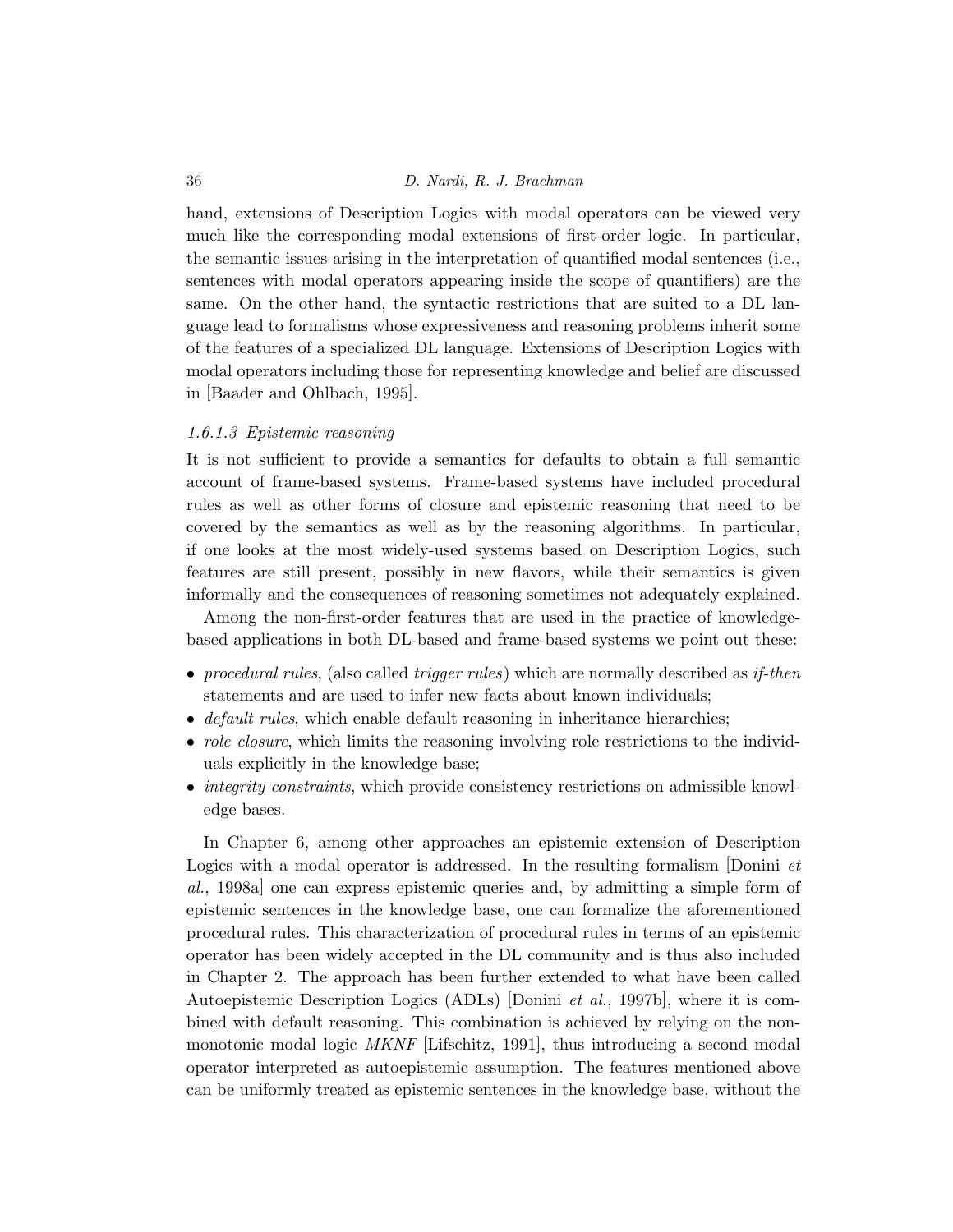need to give them special status as in the case of procedural rules, defaults, and epistemic constraints on the knowledge base. This expressiveness does not come without making reasoning more difficult. An extension of the reasoning methods available for deduction in the propositional formalizations of non-monotonic reasoning to the fragment of first-order logic corresponding to Description Logics has nonetheless been shown to be decidable.

#### 1.6.1.4 Temporal reasoning

One notion that is often required in the formalization of application domains is time. Temporal extensions of Description Logics have been treated as a special kind of modal extension. The first proposal for handling time in a DL framework [Schmiedel, 1990] was originated in the context of the DL system Back. Later, following the standard approaches in the representation of time, both interval-based and point-based approaches have been studied, specifically focusing on the decidability and complexity of the reasoning problems (see [Artale and Franconi, 2001] for a survey the temporal extensions of Description Logics).

Time intervals can also be treated as a form of concrete domain (see below).

#### 1.6.1.5 Representation of uncertain and vague knowledge

Another aspect of knowledge that is sometimes useful in representing and reasoning about application domains is uncertainty. As in other knowledge representation frameworks there are several approaches to the representation of uncertain knowledge in Description Logics. Two of them, namely probabilistic logic and fuzzy logic, have been proposed in the context of Description Logics. In the case of probabilistic Description Logics [Heinsohn, 1994; Jaeger, 1994] the knowledge about the domain is expressed in terms of probabilistic terminological axioms, which allow one to represent statistical information about the domain, and in terms of probabilistic assertions, which specify the degree of belief of asserted properties. The reasoning tasks aim at finding the probability bounds for subsumption relations and assertions. A more recent line of work tries to combine Description Logics with Bayesian networks.

In the case of fuzzy Description Logics [Yen, 1991] the goal is to characterize notions that cannot be properly defined with a "crisp" numerical bound. For example, the concept of living near Rome cannot be always defined with a crisp boundary on the map, but must be represented with a membership or degree function, which expresses closeness to the city in a continuous way.

Proposed approaches to fuzzy Description Logics not only define the semantics of assertions in terms of fuzzy sets, but also introduce new operators to express notions like "mostly," "very," etc. Reasoning algorithms are also provided for computing fuzzy subsumption within the framework of tableau-based methods.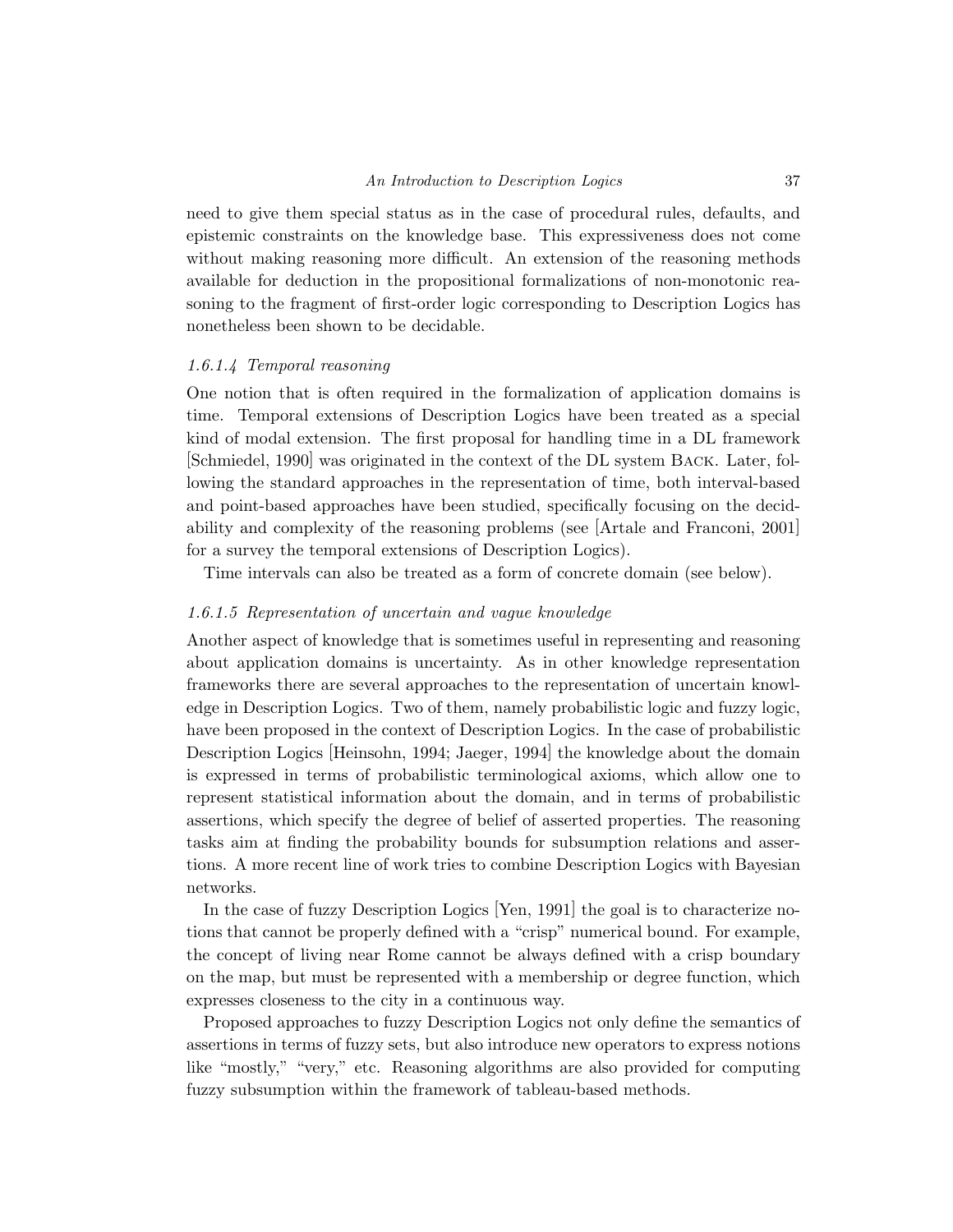## 1.6.1.6 Concrete domains

One of the limitations of basic Description Logics is related to the difficulty of integrating knowledge (and, consequently, performing reasoning) of specific domains, such as numbers or strings, which are needed in many applications. For example, in order to model the concept of a young person it seems rather natural to introduce the (functional) role age and to use a concrete value (or range of values) in the definition of the concept. In addition, one would like to be able to conclude that a person of school age is also a young person. Such a conclusion might require the use of properties of numbers to establish that the expected subsumption relation holds.

While for some time such extensions were designed in ad hoc ways, in Baader and Hanschke, 1991a] a general method was established for integrating knowledge about concrete domains within a DL language. If a domain can be properly formalized, it is shown that the tableau-based reasoning technique can be suitably extended to handle the reasoning services in the extended language.

Concrete domains include not only data types such as numerical types, but also more elaborate domains, such as tuples of the relational calculus, spatial regions, or time intervals.

#### 1.6.2 Additional reasoning services

Non-standard inference tasks can serve a variety of purposes, among them support in building and maintaining the knowledge base, as well as in obtaining information about the knowledge represented in it.

Among the more useful non-standard inference tasks in Description Logics we find the computation of the least common subsumer and the most specific concept, matching/unification, and concept rewriting.

## 1.6.2.1 Least common subsumer and most specific concept

The least common subsumer  $(lcs)$  of a set of concepts is the minimal concept that subsumes all of them. The minimality condition implies there is no other concept that subsumes all the concepts in the set and is less general (subsumed by) the lcs. This notion was first studied in [Cohen *et al.*, 1992] and it has subsequently been used for several tasks: inductive learning of concept description from examples; knowledge base vivification (as a way to represent disjunction in languages that do not admit it); and in the bottom-up construction of DL knowledge bases (starting from instances of the concepts).

The notion of lcs is closely related to that of most specific concept (msc) of an individual, i.e., the least concept description that the individual is an instance of, given the assertions in the knowledge base; the minimality condition is specified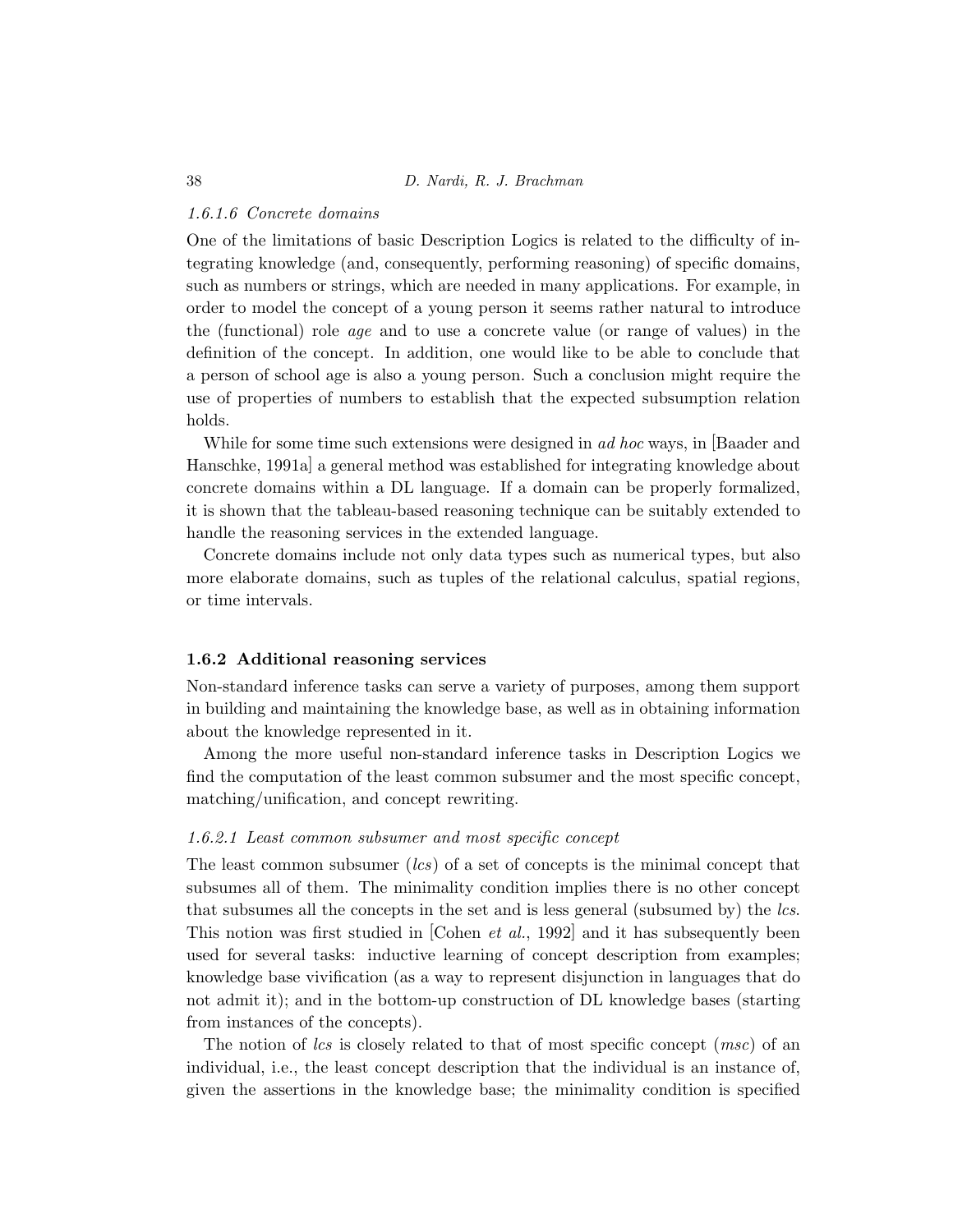as before. More generally, one can define the msc of a set of assertions about individuals as the lcs of the msc associated with each individual. Based on the computation of the msc of a set of assertions about individuals one can incrementally construct a knowledge base [Baader and Küsters, 1999].

It interesting to observe that the techniques that have been proposed to compute the *lcs* and *mcs* rely on compact representations of concept expressions, which are built either following the structural subsumption approach, or through the definition of a well-suited normal form.

## 1.6.2.2 Unification and matching

Another tool to support the construction and maintenance of DL knowledge bases that goes beyond the standard inference services provided by DL-KRS is the unification of concepts.

Concept unification [Baader and Narendran, 1998] is an operation that can be regarded as weakening the equivalence between two concept expressions. More precisely, two concept expressions unify if one can find a substitution of concept variables into concept expressions such that the result of applying the substitution gives equivalent concepts. The intuition is that, in order to find possible overlaps between concept definitions, one can treat certain concept names as variables and discover, via unification, that two concepts (possibly independently defined by distinct knowledge designers) are in fact equivalent. The knowledge base can consequently be simplified by introducing a single definition of the unifiable concepts.

As usual, matching is defined as a special case of unification, where variables occur only in one of the two concept expressions. In addition, in the framework of Description Logics, one can define matching and unification based on the subsumption relation instead of equivalence [Baader et al., 1999a].

As with other non-standard inferences, the computation of matching and unification relies on the use of specialized representations for concept expressions, and it has been shown to be decidable for rather simple Description Logics.

#### 1.6.2.3 Concept rewriting

Finally, there has been a significant body of work on the problem of Concept Rewriting. Given a concept expressed in a source language, Concept Rewriting amounts to finding a concept, possibly expressed in a target language, which is related to the given concept according to equivalence, subsumption, or some other relation.

In order to specify the rewriting, one can provide a suitable set of constraints between concepts in the source language and concepts in the target language. Concept Rewriting can be applied to the translation of concepts from one knowledge base to another, or in the reformulation of concepts during the process of knowledge base construction and maintenance.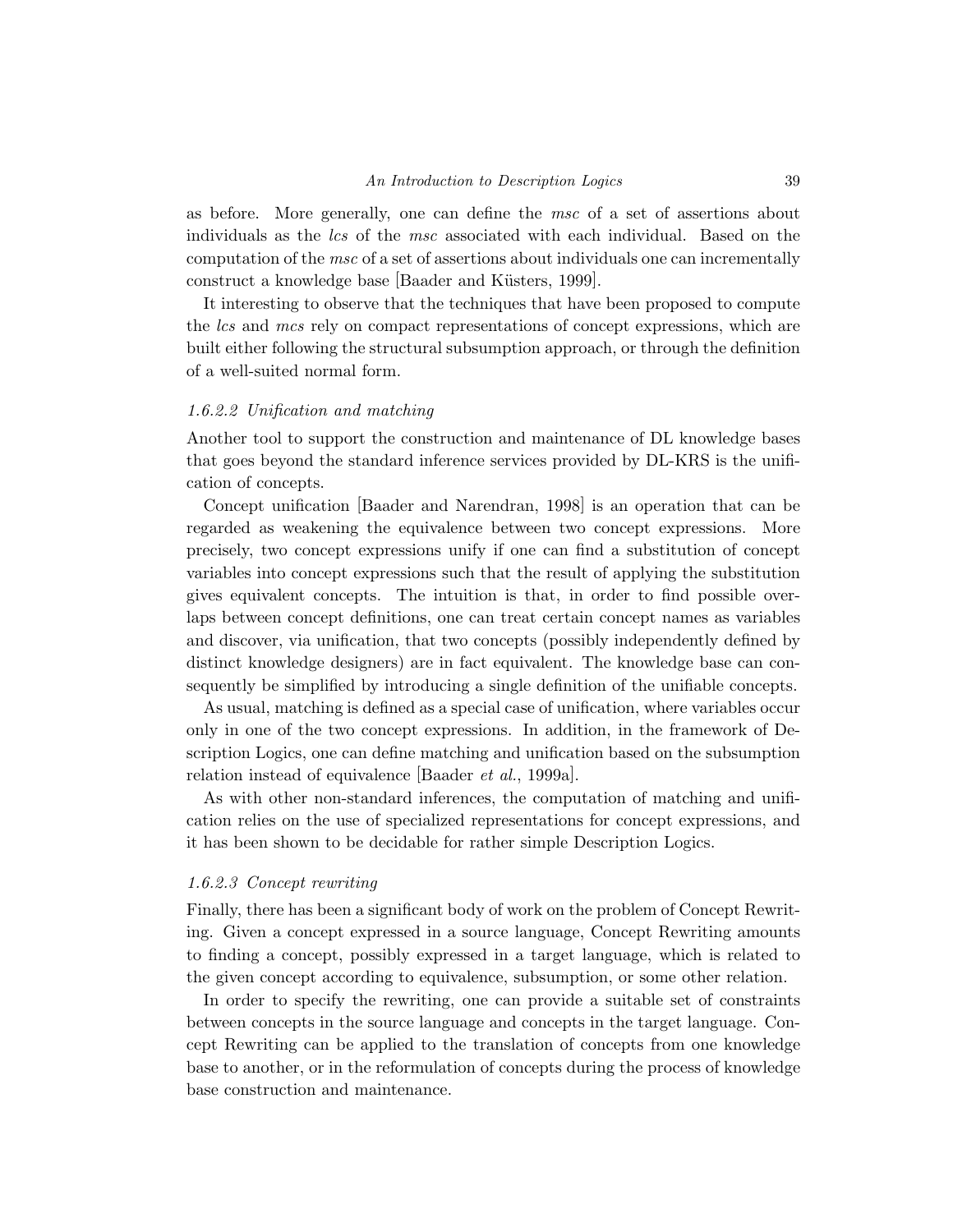In addition, Concept Rewriting has been addressed in the context of the rewriting of queries using views, in Database Management (see also Chapter 16), and has recently been investigated in the framework of Information Integration. In this setting, one can apply Concept Rewriting techniques to automatically generate the queries that enable a system to gather information from a set of sources [Beeri et al., 1997]. Given an initial specification of the query according to a common, global language, and a set of constraints expressing the relationship between the global schema and the individual sources where information is stored, the problem is to compute the queries to be posed to the local sources that provide answers, possibly approximate, to the original query  $|Calvanese et al., 2000a|.$ 

## 1.7 Relationship to other fields of Computer Science

Description Logics were developed with the goals of providing formal, declarative meanings to semantic networks and frames, and of showing that such representation structures can be equipped with efficient reasoning tools. However, the underlying ideas of concept/class and hierarchical structure based upon the generality and specificity of a set of classes have appeared in many other field of Computer Science, such as Database Management and Programming Languages. Consequently, there have been a number of attempts to find commonalities and differences among formalisms with similar underlying notions, but which were developed in different fields. Moreover, by looking at the syntactic form of Description Logics—logics that are restricted to unary and binary predicates and allow for restricted forms of quantification—other, logical formalisms that have strong relationships with Description Logics have been identified. In this section we briefly address such relationships; in particular, we focus our attention on the relationship of Description Logics to other class-based languages, and then we address the relationship between Description Logics and other logics. These topics are addressed in more detail in Chapter 4.

#### 1.7.1 Description Logics and other class-based formalisms

As we have mentioned, Description Logics can, in principle, be related to other class-based formalisms. Before looking at other fields, it is worth relating Description Logics to other formalisms developed within the field of Knowledge Representation that share the intuitions underlying network-based representation structure. In [Lehmann, 1992] several languages aiming at structured representations of knowledge are reviewed. We have already discussed the relationship between Description Logics and semantic networks and frames, since they provided the basic motivations for developing Description Logics in the first place. Among others, conceptual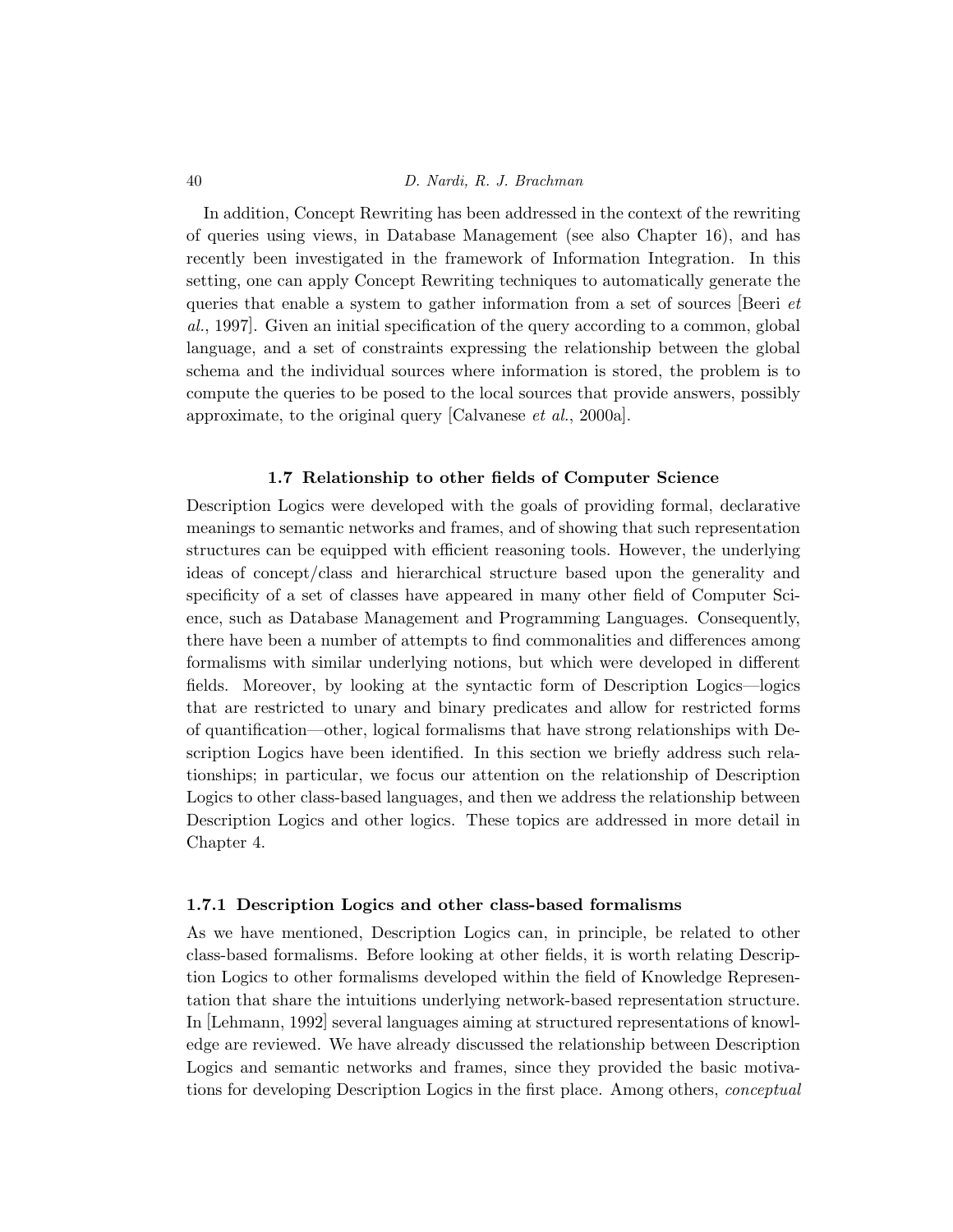graphs [Sowa, 1991] have been regarded as a way of representing conceptual structures very closely related to semantic networks (and consequently, to Description Logics). However, only recently has there been a detailed analysis of the relationship between conceptual graphs and Description Logics[Baader et al., 1999c]. The outcome of this work makes it apparent that, although one can establish a relationship between simple conceptual graphs and a DL language, there are substantial differences between the two formalisms. The most significant one is that Description Logics are characterized by the universally quantified role restriction, which is not present in conceptual graphs. Consequently, the interpretation of the representation structures becomes substantially different.

In many other fields of Computer Science we find formalisms for the representation of objects and classes [Motschnig-Pitrik and Mylopoulous, 1992]. Such formalisms share the notion of a class that denotes a subset of the domain of discourse, and they allow one to express several kinds of relationships and constraints (e.g., subclass constraints) that hold among classes. Moreover, class-based formalisms aim at taking advantage of the class structure in order to provide various types of information, such as whether an element belongs to a class, whether a class is a subclass of another class, and more generally, whether a given constraint holds between two classes. In particular, formalisms that are built upon the notions of class and class-based hierarchies have been developed in the field of Database Management, in semantic data modeling (see for example [Hull and King, 1987]), in object-oriented languages (see for example [Kim and Lochovsky, 1989]), and more generally, in Programming Languages (see for example [Lenzerini et al., 1991]).

There have been several attempts to establish relationships among the classbased formalisms developed in different fields. In particular, the common intuitions behind classes and concepts have stimulated several pieces of work aimed at establishing a precise relationship between class-based formalisms and Description Logics. However, it is difficult to find a common framework for carrying out a precise comparison.

In Chapter 4 a specific Description Logic is taken as a basis for identifying the common features of frame systems and object-oriented and semantic data models (see also [Calvanese *et al.*, 1999e]). Specifically, a precise correspondence between the chosen DL and the Entity-Relationship model [Chen, 1976], as well as with an object-oriented language in the style of [Abiteboul and Kanellakis, 1989], is presented there.

This kind of comparison shows that one can indeed identify a large common basis, but also that there are features that are currently missing in each formalism. For example, to capture semantic data models one needs a cyclic form of inclusion assertion, as well as the inverses of roles for modeling relationships that work in both directions, while DL roles have a directionality from one concept to another.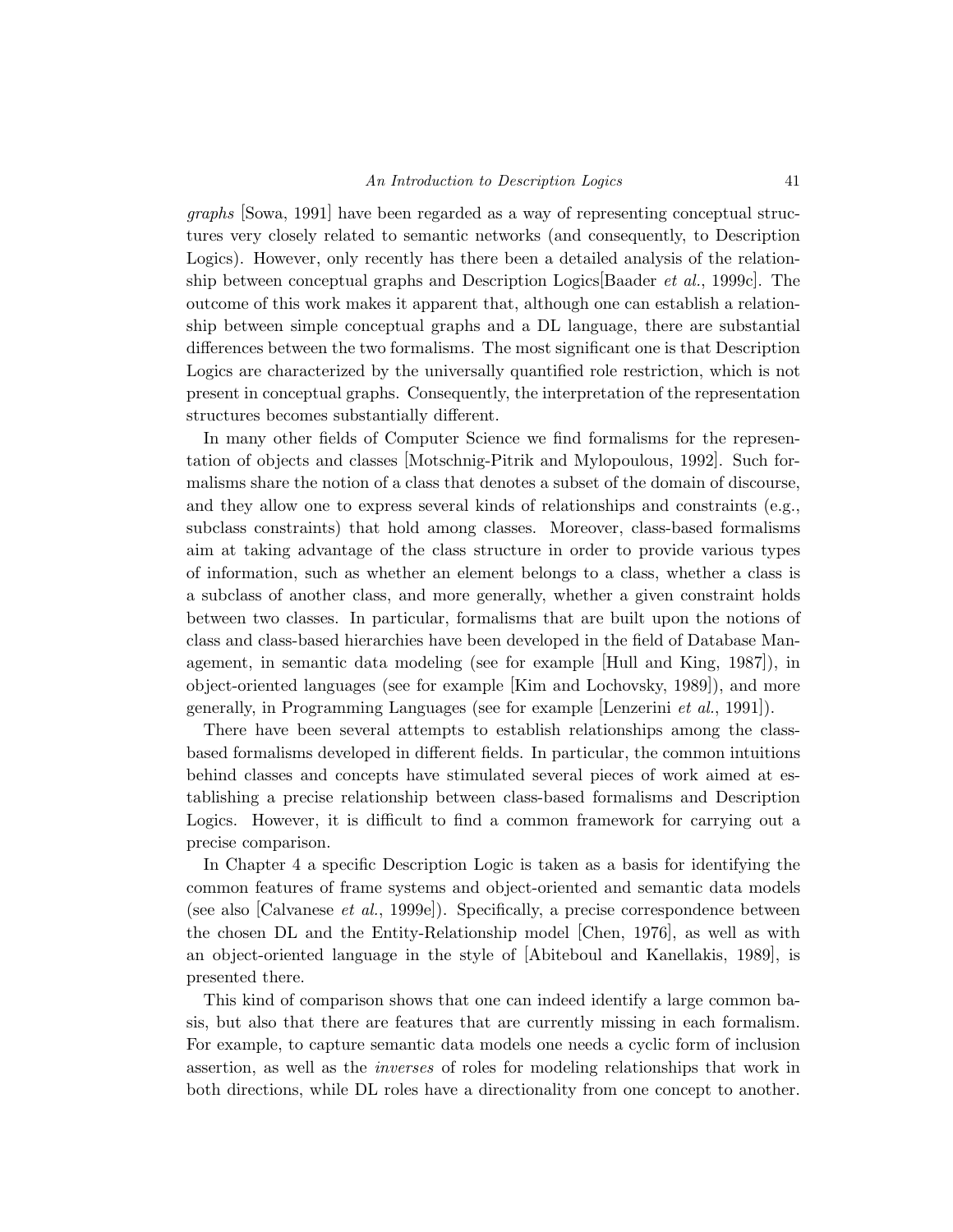Moreover, in order to make a comparison with frame-based systems, one has to leave out both the non-monotonic features of frames, such as defaults and closures (that are addressed among the extensions of Description Logics in the previous section) and their dynamic aspects such as daemons and and triggers (with the exception of trigger rules, which are also addressed in the previous section). Finally, with respect to object-oriented data models the main difference is that although Description Logics provide the expressiveness to model record and set structures, they are not explicitly available in Description Logics and thus their representation is a little cumbersome. On the other hand, semantic and object-oriented data models are typically not equipped with reasoning tools that are available with Description Logics. This issue is further developed in Chapter 16, where the applications of Description Logics in the field of Database Management are addressed. However, if the language is sufficiently expressive, as it needs to be in order to establish relationships among various class-based formalisms, one needs to distinguish between finite model reasoning which is required for Database languages that are designed to represent a closed domain of discourse, and unrestricted reasoning, which is typical of knowledge representation formalisms and, therefore, of Description Logics.

#### 1.7.2 Relationships to other logics

The initial observation for addressing the relationship of Description Logics to other logics is the fact that Description Logics are subsets of first-order logic. This has been known since the earliest days of Description Logics, and has been thoroughly investigated in [Borgida, 1996]. In fact, the DL  $\mathcal{ALC}$  corresponds to the fragment of first-order logic obtained by restricting the syntax to formulas containing two variables. The importance of this and subsequent studies on this issue is related to finding adequate characterizations of the expressiveness of Description Logics.

Since Description Logics focus on a language formed by unary and binary predicates, it turned out that they are closely related to modal languages, if one regards roles as accessibility relations. In particular, Schild [1991] pointed out that some Description Logics are notational variants of certain propositional modal logics; specifically, the DL  $\mathcal{ALC}$  has a modal logic counterpart, namely the multi-modal version of the logic K (see [Halpern and Moses, 1992]). Actually,  $\mathcal{ALC}$ -concepts and formulas in multi-modal  $\bf{K}$  can immediately be translated into each other. Moreover, an  $\mathcal{ALC}$ -concept is satisfiable if and only if the corresponding **K**-formula is satisfiable. Research in the complexity of the satisfiability problem for modal propositional logics was initiated quite some time before the complexity of Description Logics was investigated. Consequently, this relationship made it possible to borrow from modal logic complexity results, reasoning techniques, and language constructs that had not been previously considered in Description Logics. On the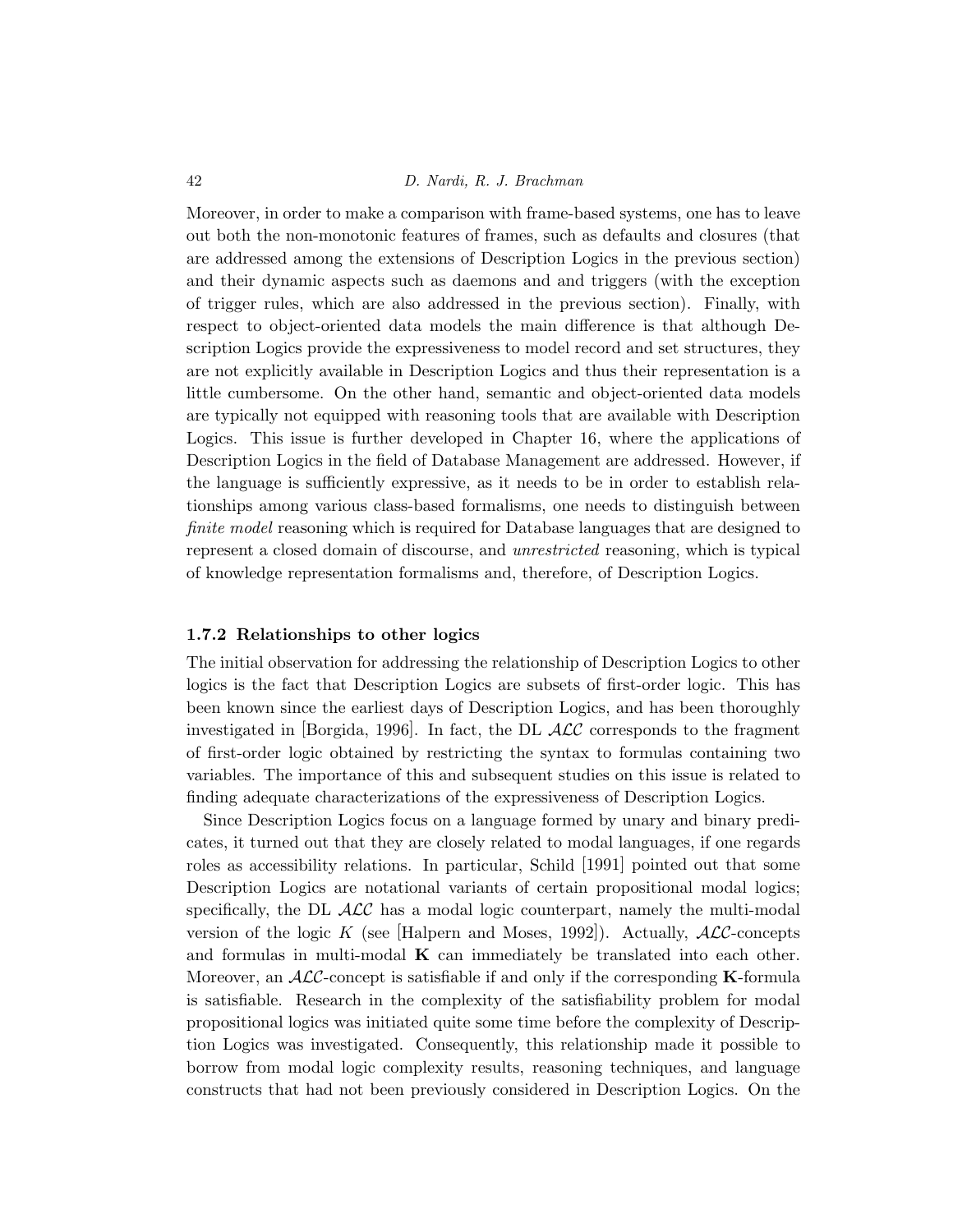other hand, there are features of Description Logics that did not have counterparts in modal logics and therefore needed ad hoc extensions of the reasoning techniques developed for modal logics. In particular, number restrictions as well as the treatment of individuals in the ABox required specific treatments based on the idea of reification, which amounts to expressing the extensions through a special kind of axiom within the logic. Finally, we mention that recent work has pointed out a relationship between Description Logics and guarded fragments, which can be regarded as generalizations of modal logics. Most of the research on very expressive Description Logics, addressed in Chapter 5, has its roots in the correspondence with modal logic.

## 1.8 Conclusion

From their humble origins in the late 1970's as a remedy for logical and semantic problems in frame and semantic network representations, Description Logics have grown to be a unique and important keystone in the history of Knowledge Representation. DL formalisms certainly evoked interest in their earliest days, with the invention and application of the Kl-One system, but international attention and research was given a significant boost in 1984 when Brachman and Levesque used the simple and intuitive structure of Description Logics as the basis for their observation about the tradeoff between knowledge representation language expressiveness and computational complexity of reasoning. The way Description Logics were able to separate out the structure of concepts and roles into simple term-forming operators opened the door to extensive analysis of a broad family of languages. One could add and subtract these operators from the language and explore both the computational ramifications and the relationship of the resulting language to other formal languages in Computer Science, such as modal logics and data models for database systems.

As a result, the family of Description Logic languages is probably the most thoroughly understood set of formalisms in all of knowledge representation. The computational space has been thoroughly mapped out, and a wide variety of systems have been built, testing out different styles of inference computation and being used in many applications.

Description Logics are responsible for many of the cornerstone notions used in knowledge representation and reasoning. They helped crystallize many of the ideas treated informally in earlier notations, such as concepts and roles. But they added many new important building blocks for later work in the field: the terminology/assertion distinction (TBox/ABox), number and value restrictions on roles, internal structure for concepts, Tell/Ask interfaces, and others. They have been the subject of a great deal of comparison and analysis with their cousins in other fields